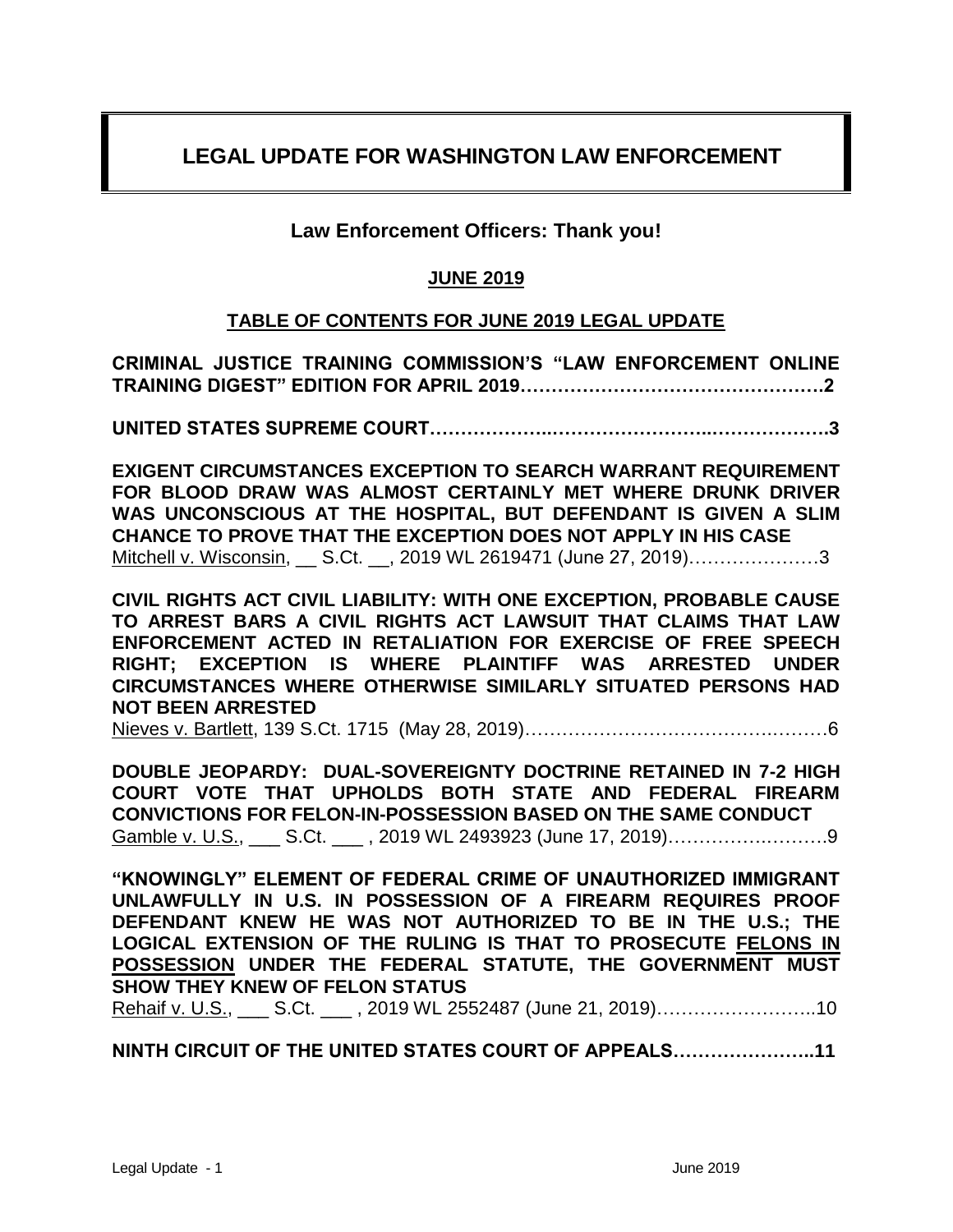**TERRY V. OHIO'S REASONABLE SUSPICION STANDARD: NINTH CIRCUIT PANEL RULES THAT TWO FACT ELEMENTS – (1) ANONYMOUS TIP DESCRIBING A BLACK MAN WALKING IN SEATTLE "WITH A GUN," PLUS (2) FLIGHT BY THE MAN WHEN THE MAN SAW THAT KING COUNTY METRO OFFICERS WERE FOLLOWING HIM WITH THEIR EMERGENCY FLASHERS ACTIVATED – DID NOT ADD UP TO REASONABLE SUSPICION TO STOP THE MAN UNDER TERRY**  U.S. v. Brown, \_\_\_ F.3d \_\_\_ , 2019 WL \_\_\_ (9<sup>th</sup> Cir., June 5, 2019)……………………………12

**WASHINGTON STATE SUPREME COURT……………………………………………….20**

**COMMON LAW NEGLIGENCE CLAIMS AGAINST LAW ENFORCEMENT: MENTALLY ILL PLAINTIFF MAY SUE LAW ENFORCEMENT OFFICER FOR INTENTIONAL USE OF FORCE BASED ON PLAINTIFF'S NEGLIGENCE-BASED THEORY THAT THE OFFICER DID NOT FOLLOW ACCEPTED DE-ESCALATION PRACTICES IN INTERACTIONS WITH PLAINTIFF THAT LED UP TO THE OFFICER'S USE OF DEADLY FORCE ON THE PLAINTIFF** Beltran-Serrano v. City of Tacoma, \_\_\_ Wn.2d \_\_\_ , 2019 WL \_\_\_ (June 13, 2019)...20

**WASHINGTON STATE COURT OF APPEALS…………………………………………...23**

**FOUR SEARCH WARRANT RULINGS: (1) PROBABLE CAUSE SUPPORTS SEARCH WARRANT FOR DEFENDANT'S HOME WHERE AFFIDAVIT SETS FORTH SUFFICIENT FACTS FROM WHICH REASONABLE PERSON COULD CONCLUDE THAT DEFENDANT WAS CRIMINALLY INVOLVED IN DISAPPEARANCE OF HIS HOUSEMATE-SISTER; (2) WARRANT PROVIDES GENERIC CLASSIFICATIONS OF SOME ITEMS TO BE SEIZED BUT PROVIDES SUFFICIENT GUIDANCE(PARTICULARITY) TO PREVENT A GENERAL RUMMAGING SEARCH; (3) A COMPLAINED-OF OMISSION FROM THE AFFIDAVIT WAS MERELY NEGLIGENT, NOT RECKLESS; AND (4) RECORDING OF SERIAL NUMBER IN PLAIN VIEW ON A POSSIBLY STOLEN WELDER DID NOT EXCEED SCOPE OF SEARCH PERMITTED UNDER WARRANT**

State v. Haggard, \_\_\_ Wn. App. 2d \_\_\_, 2019 WL \_\_\_ (Div. I, June 3, 2019)...........23

**FELONY ELUDING STATUTE UPHELD AGAINST VAGUENESS CHALLENGE** State v. Schilling, Wn. App. 2d \_\_\_ , 2019 WL \_\_\_ (Div. III, June 4, 2019)………27

**BRIEF NOTES REGARDING JUNE 2019 UNPUBLISHED WASHINGTON COURT OF APPEALS OPINIONS ON SELECT LAW ENFORCEMENT ISSUES………………….28**

### **\*\*\*\*\*\*\*\*\*\*\*\*\*\*\*\*\*\*\*\*\*\*\*\*\*\*\*\*\*\*\*\*\***

**CRIMINAL JUSTICE TRAINING COMMISSION'S "LAW ENFORCEMENT ONLINE TRAINING DIGEST" EDITION FOR APRIL 2019** 

The April 2019 LED Online Training edition was recently placed on the CJTC LED web page.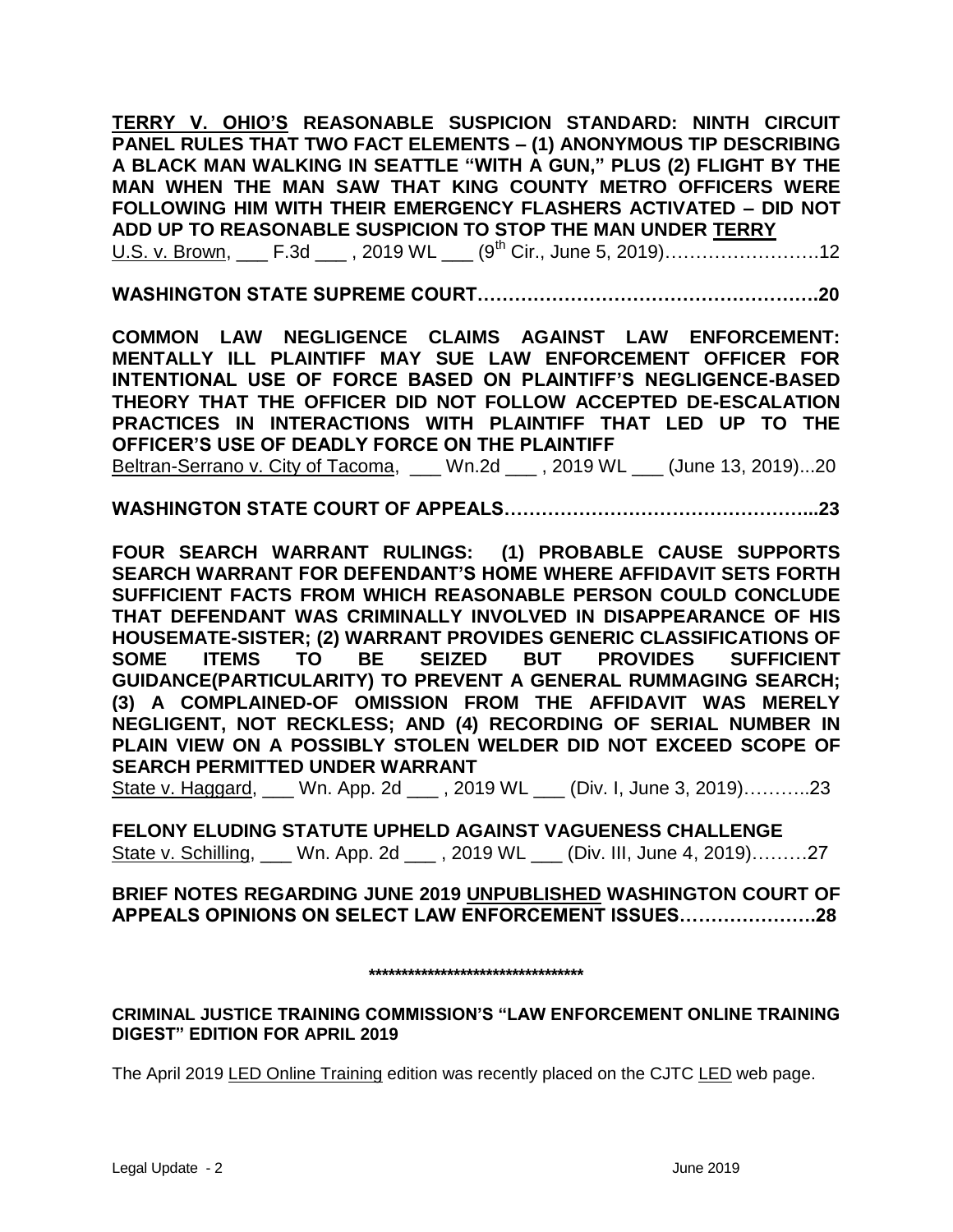# **\*\*\*\*\*\*\*\*\*\*\*\*\*\*\*\*\*\*\*\*\*\*\*\*\*\*\*\*\*\*\*\*\***

#### **UNITED STATES SUPREME COURT**

**EXIGENT CIRCUMSTANCES EXCEPTION TO SEARCH WARRANT REQUIREMENT FOR BLOOD DRAW WAS ALMOST CERTAINLY MET WHERE DRUNK DRIVER WAS UNCONSCIOUS AT THE HOSPITAL, BUT DEFENDANT IS GIVEN A SLIM CHANCE TO PROVE THAT THE EXCEPTION DOES NOT APPLY IN HIS CASE**

Mitchell v. Wisconsin, S.Ct. , 2019 WL 2619471 (June 27, 2019)

**LEGAL UPDATE INTRODUCTORY EDITORIAL COMMENT: Despite the pro-law enforcement exigent circumstances ruling in this case involving an unconscious drunk driver, Washington officers should always strongly consider applying for a blood search warrant when time appears to reasonably permit that step. Not only did the U.S. Supreme Court leave a sliver of room for this defendant to show that the circumstances in his case were not exigent, but also, the Washington Supreme Court could at some point in the future make a restrictive independent grounds constitutional ruling on the exigency issue. Officers and agencies are urged to consult their legal advisors and local prosecutors on the issues addressed in the Legal Update.**

Facts and Proceedings below: (Excerpted from summary by Supreme Court staff; the summary is not part of Supreme Court's decision; paragraphing revised for readability, bracketed text added)

Petitioner Gerald Mitchell was arrested for operating a vehicle while intoxicated after a preliminary breath test registered a blood alcohol concentration (BAC) [0.24] that was triple Wisconsin's legal limit for driving. As is standard practice, the arresting officer drove Mitchell to a police station for a more reliable breath test using evidence-grade equipment. By the time Mitchell reached the station, he was too lethargic for a breath test, so the officer drove him to a nearby hospital for a blood test.

Mitchell was unconscious by the time he arrived at the hospital, but his blood was drawn anyway under a state law that presumes that a person incapable of withdrawing implied consent to BAC testing has not done so. The blood analysis showed Mitchell's BAC [0.222] to be above the legal limit, and he was charged with violating two drunk-driving laws.

Mitchell moved to suppress the results of the blood test on the ground that it violated his Fourth Amendment right against "unreasonable searches" because it was conducted without a warrant. The trial court denied the motion, and Mitchell was convicted.

On certification from the intermediate appellate court, the Wisconsin Supreme Court affirmed the lawfulness of Mitchell's blood test.

ISSUE AND RULING: Was the exigent circumstances exception to the Fourth Amendment search warrant requirement met where the drunk driver was unconscious at the point when police arrived at the hospital with him in custody? (ANSWER IN SUPREME COURT LEAD OPINION: Yes, almost certainly (and a drunken stupor condition at the hospital would also so qualify as exigency), except that defendant is given the opportunity on remand to the Wisconsin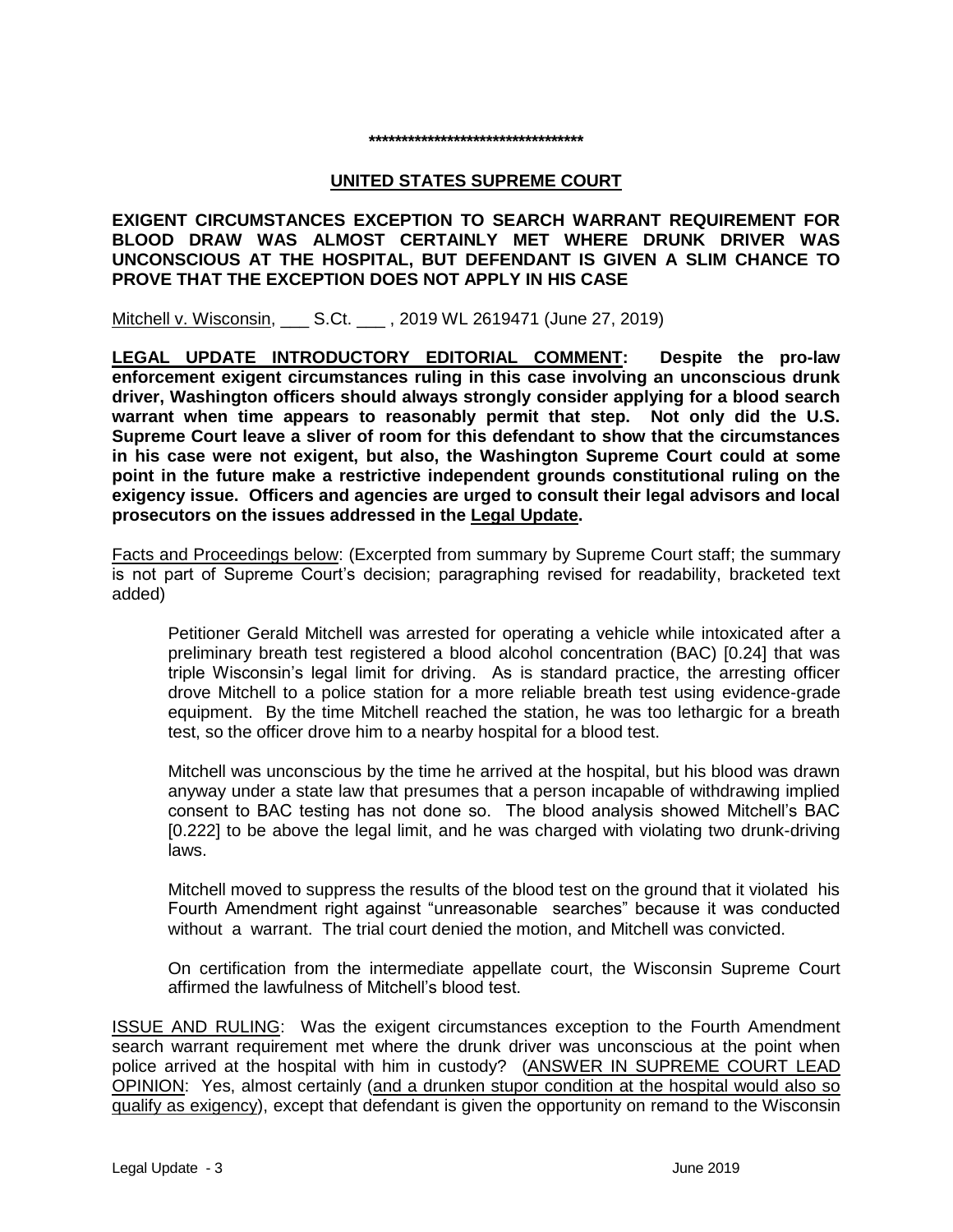court to try to prove the very difficult contention that both (1) his blood would not have been drawn by hospital staff for medical reasons if police had not been seeking" blood-alcohol information, and (2) police did not have any reason to believe that, in light of other pressing needs or duties and of accessibility to a warrant-reviewing magistrate, they could not have have gotten a warrant in a reasonable amount of time to accommodate the purpose of testing BAC.

Result: Wisconsin Supreme Court ruling vacated and case remanded to the Wisconsin state courts to give defendant the opportunity to prove the very difficult-to-prove contention that is noted in the immediately preceding paragraph of this Legal Update entry.

ANALYSIS IN LEAD OPINION AUTHORED BY JUSTICE ALITO:Excerpted from summary by Supreme Court staff; the summary is not part of the Supreme Court's decision; some paragraphing revised for readability; bracketed text added)

[The lead opinion concludes] that when a driver is unconscious and cannot be given a breath test, the exigent-circumstances doctrine generally permits a blood test without a warrant.

# (a) ["Search" definition and exigency rulings in McNeely (2013) and Schmerber (1966)]

BAC tests are Fourth Amendment searches. See Birchfield v. North Dakota, [136 S.Ct. 2160 (2016)]. A warrant is normally required for a lawful search, but there are welldefined exceptions to this rule, including the "exigent circumstances" exception, which allows warrantless less searches "to prevent the imminent destruction of evidence." Missouri v. McNeely, 569 U. S. 141, 149 [(2013)]. In McNeely, this Court held that the fleeting nature of blood-alcohol evidence alone was not enough to bring BAC testing within the exigency exception.

But in Schmerber v. California, 384 U. S. 757 [(1966)], the dissipation of BAC did justify a blood test of a drunk driver whose accident gave police other pressing duties [i.e., investigating an accident involving the drunk driver], for then the further delay caused by a warrant application [under the circumstances of 1966] would indeed have threatened the destruction of evidence. Like Schmerber, unconscious-driver cases will involve a heightened degree of urgency for several reasons. And when the driver's stupor or unconsciousness deprives officials of a reasonable opportunity to administer a breath test using evidence-grade equipment, a blood test will be essential for achieving the goals of BAC testing.

# (b) [Assessing exigency in this case in light of McNeely and Schmerber]

Under the exigent circumstances exception, a warrantless search is allowed when "'there is compelling need for official action and no time to secure a warrant." McNeely, 569 U. S., at 149.

### (1) [Compelling need for blood test where breath test not possible]

There is clearly a "compelling need" for a blood test of drunk-driving suspects whose condition deprives officials of a reasonable opportunity to conduct a breath test.

First, highway safety is a vital public interest – a "compelling" and "paramount" interest.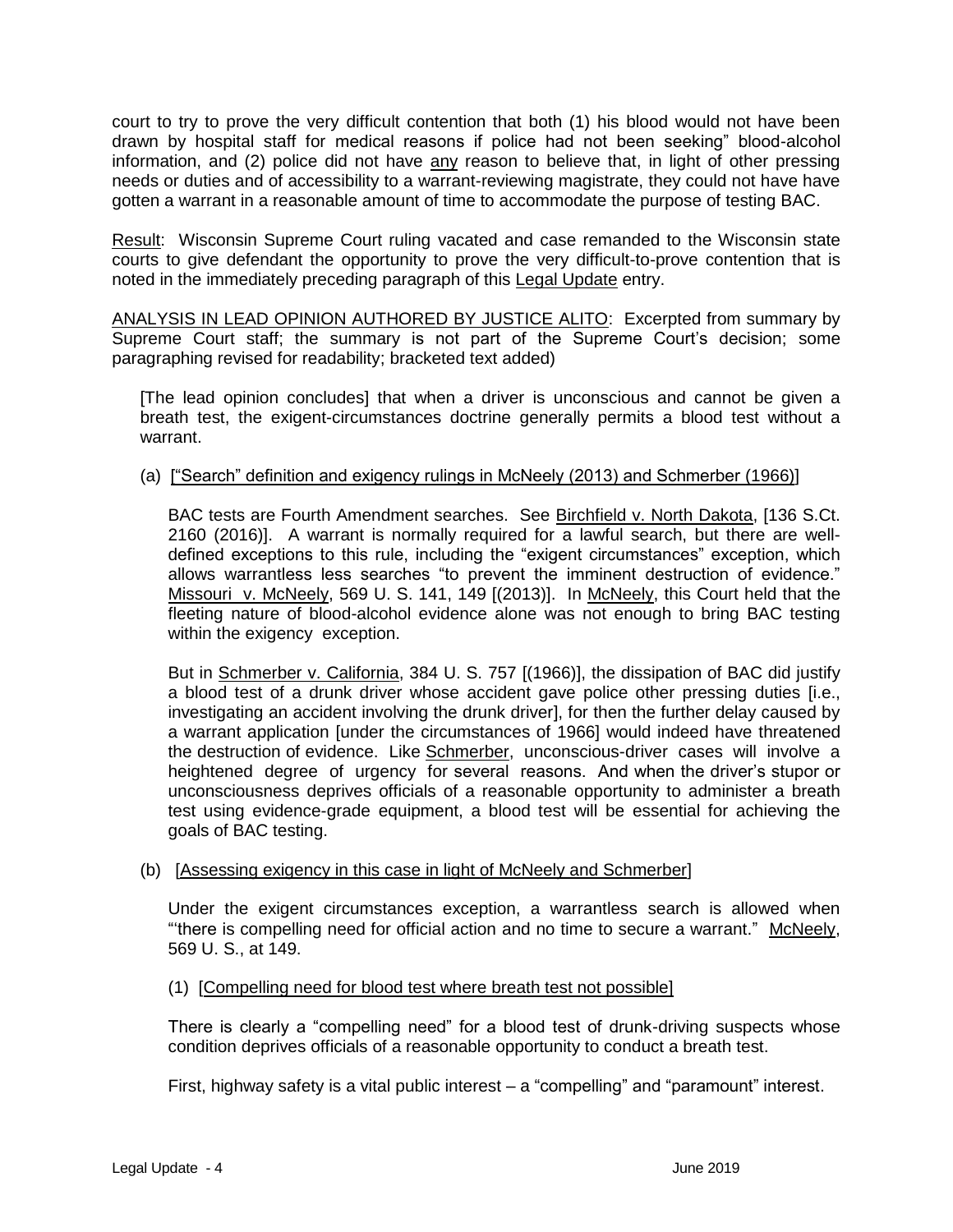Second, when it comes to promoting that interest, federal and state lawmakers have long been convinced that legal limits on a driver's BAC make a big difference. And there is good reason to think that such laws have worked. Birchfield

Third, enforcing BAC limits obviously requires a test that is accurate enough to stand up in court. And such testing must be prompt because it is "a biological certainty" that [a]lcohol dissipates from the blood stream," "literally disappearing by the minute." McNeely.

Finally, when a breath test is unavailable to promote the interests served by legal BAC limits, "a blood draw becomes necessary." McNeely

### (2) [Exigency where drunk driver is unconscious]

Schmerber demonstrates that an exigency exists when (1) BAC evidence is dissipating and (2) some other factor creates pressing health, safety, or law enforcement needs that would take priority over a warrant application. Because both conditions are met when a drunk-driving suspect is unconscious, Schmerber controls. A driver's unconsciousness does not just create pressing needs; it is itself a medical emergency. In such a case, as in Schmerber, an officer could "reasonably have believed that he was confronted with an emergency."

And in many unconscious-driver cases, the exigency will be especially acute. A driver so drunk as to lose consciousness is quite likely to crash, giving officers a slew of urgent tasks beyond that of securing medical care for the suspect – tasks that would require them to put off applying for a warrant. The time needed to secure a warrant may have shrunk over the years, but it has not disappeared; and forcing police to put off other urgent tasks for even a relatively short period of time may have terrible collateral costs.

### (c) [Possible exception to exigency in this case defendant can prove two things]

On remand, Mitchell may attempt to show that his was an unusual case, in which his blood would not have been drawn had police not been seeking BAC information an d police could not have reasonably judged that a warrant application would interfere with other pressing needs or duties.

Justice Alito's lead opinion explains as follows what remains to be determined factually in this case on the exigent circumstances question if defendant want to pursue the issue further:

When police have probable cause to believe a person has committed a drunk-driving offense and the driver's unconsciousness **or stupor** requires him to be taken to the hospital or similar facility before police have a reasonable opportunity to administer a standard evidentiary breath test, they may almost always order a warrantless blood test to measure the driver's BAC without offending the Fourth Amendment. We do not rule out the possibility that in an unusual case a defendant would be able to show that his blood would not have been drawn if police had not been seeking BAC information, and that police could not have reasonably judged that a warrant application would interfere with other pressing needs or duties.

[Bolding added]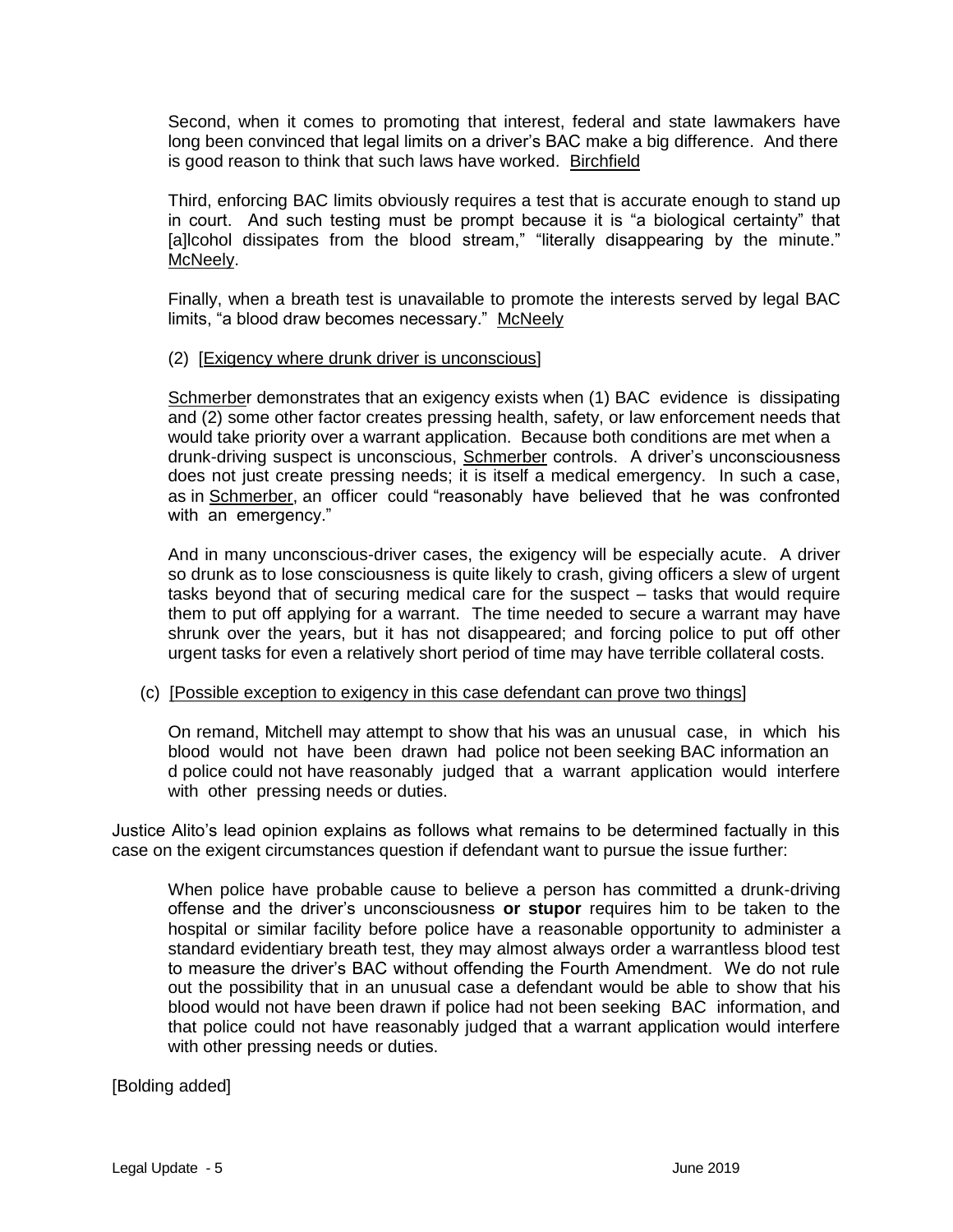# CONCURRING OPINION AUTHORED BY JUSTICE THOMAS

Justice Thomas concurs in rejecting Mitchell's theory and argues that the 2013 McNeely decision made exigency issue regarding BAC testing too complicated. He aruges that the lead opinion in Mitchell continues that mistake. He argues, as he did in McNeely, that he would apply a per se rule (no exceptions), under which the natural metabolization of alcohol in the blood stream "creates an exigency once police have probable cause to believe the driver is drunk," regardless of whether the driver is conscious, and regardless of other circumstances.

#### DISSENTING OPINION AUTHORED BY JUSTICE SOTOMAYOR

Justice Sotomayor writes a dissent that is joined by Justices Ginsburg and Kagan. The Sotomayor dissent argues that the lead opinion makes an unwisse constitutional choice in making the circumstance involving unconscious drunk-driving suspects and those in a drunken stupor almost per se exigent.

#### DISSENTING OPINION AUTHORED BY JUSTICE GORSUCH

Justice Gorsuch writes a one-paragraph dissent that is not joined by any other justice. Like Justice Sotomayor's dissent, his dissent criticizes those in the majority for addressing the exigent circumstances issue where the State of Wisconsin waived that issue and argued that Wisconsin's implied consent law constitutionally supported the admissibility of the blood test under the circumstances of this case. Justice Gorsuch argues that the Court should have dismissed the case on grounds that review had been improvidently granted.

# **CIVIL RIGHTS ACT CIVIL LIABILITY: WITH ONE EXCEPTION, PROBABLE CAUSE TO ARREST BARS A CIVIL RIGHTS ACT LAWSUIT THAT CLAIMS THAT LAW ENFORCEMENT ACTED IN RETALIATION FOR EXERCISE OF FREE SPEECH RIGHT; EXCEPTION IS WHERE PLAINTIFF WAS ARRESTED UNDER CIRCUMSTANCES WHERE OTHERWISE SIMILARLY SITUATED PERSONS HAD NOT BEEN ARRESTED**

Nieves v. Bartlett, 139 S.Ct. 1715 (May 28, 2019)

#### Facts and Proceedings below:

In a summary that is not a part of the opinion of the Supreme Court, the Court's staff summarizes as follows the facts and lower court proceedings in the case:

Respondent [plaintiff] Russell Bartlett was arrested by police officers Luis Nieves and Bryce Weight for disorderly conduct and resisting arrest during "Arctic Man," a raucous winter sports festival held in a remote part of Alaska. According to Sergeant Nieves, he was speaking with a group of attendees when a seemingly intoxicated Bartlett started shouting at them not to talk to the police. When Nieves approached him, Bartlett began yelling at the officer to leave.

Rather than escalate the situation, [Sergeant] Nieves left. Bartlett disputes that account, claiming that he was not drunk at that time and did not yell at [Sergeant] Nieves. Minutes later, Trooper Weight says, Bartlett approached him in an aggressive manner while he was questioning a minor, stood between [Trooper] Weight and the teenager, and yelled with slurred speech that [Trooper] Weight should not speak with the minor. When Bartlett stepped toward [Trooper] Weight, the officer pushed him back.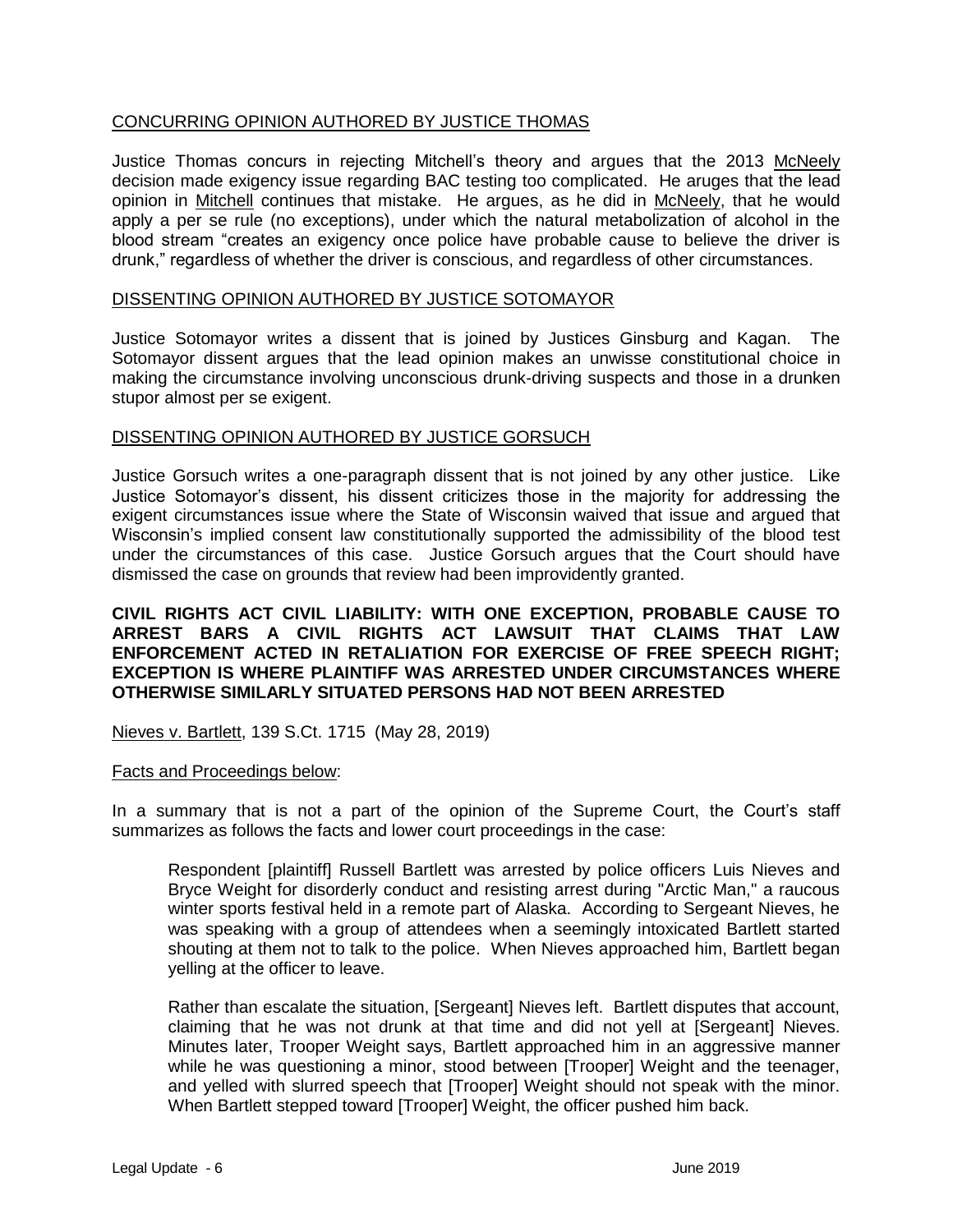[Sergeant] Nieves saw the confrontation and initiated an arrest. When Bartlett was slow to comply, the officers forced him to the ground. Bartlett denies being aggressive and claims that he was slow to comply because of a back injury. **After he was handcuffed, Bartlett claims that [Sergeant] Nieves said "bet you wish you would have talked to me now."**

Bartlett sued under 42 U.S.C. §1983, claiming that the officers violated his First Amendment rights by arresting him in retaliation for his speech – *i.e.*, his initial refusal to speak with [Sergeant] Nieves and his intervention in [Trooper] Weight's discussion with the minor.

The District Court granted summary judgment for the officers, holding that the existence of probable cause to arrest Bartlett precluded his claim. The Ninth Circuit reversed. It held that probable cause does not defeat a retaliatory arrest claim and concluded that Bartlett's affidavit about what [Sergeant] Nieves allegedly said after the arrest could enable Bartlett to prove that the officers' desire to chill his speech was a but-for cause of the arrest.

[Some paragraphing revised for readability; bolding added]

ISSUE AND RULING: For purposes of the standard for Civil Rights Act civil liability for law enforcement officer retaliatory arrest for a civilian's exercise of Free Speech rights, does probable cause preclude a lawsuit if officers have probable cause for the arrest? (ANSWER BY SUPREME COURT: Yes, rules the majority, with the exception of the circumstance where plaintiff was arrested under circumstances, viewed objectively, where otherwise similarly situated persons had not been arrested.)

Result: Reversal of decision of Ninth Circuit of the U.S. Court of Appeals, which had reversed the U.S. District Court (Alaska) grant of summary judgment to the officers.

### ANALYSIS IN SUPPORT OF MAJORITY OPINION:

In a synopsis that is not a part of the opinions of the Supreme Court, the Court's staff summarizes as follows the analysis in the majority opinion authored by Chief Justice Roberts:

Because there was probable cause to arrest Bartlett, his retaliatory arrest claim fails as a matter of law.

(a) To prevail on a claim such as Bartlett's, the plaintiff must show not only that the official acted with a retaliatory motive and that the plaintiff was injured, but also that the motive was a "but-for" cause of the injury. Hartman v. Moore, [547 U.S. 250,](http://lawriter.net/getCitState.aspx?series=U.S.&citationno=547+U.S.+250&scd=FED) 259-260 (2006). Establishing that causal connection may be straightforward in some cases, . . . other times it is not so simple. In retaliatory prosecution cases, for example, the causal inquiry is particularly complex because the official alleged to have the retaliatory motive does not carry out the retaliatory action himself.

Instead, the decision to bring charges is made by a prosecutor – who is generally immune from suit and whose decisions receive a presumption of regularity. To account for that "problem of causation," plaintiffs in retaliatory prosecution cases must prove as a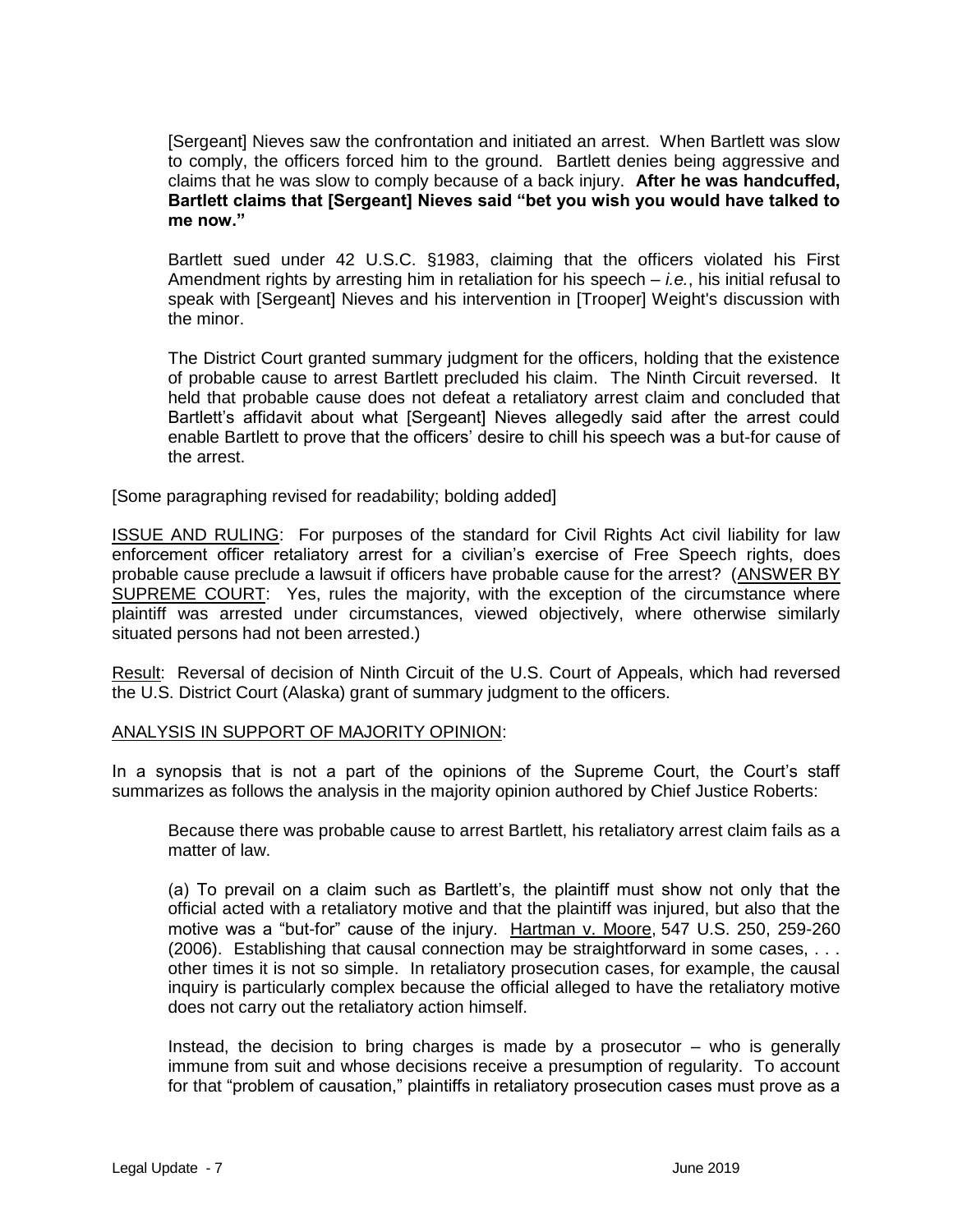threshold matter that the decision to press charges was objectively unreasonable because it was not supported by probable cause. Hartman*,* 547 U.S., at 263.

(b) Because First Amendment retaliatory arrest claims involve causal complexities akin to those identified in Hartman . . . the same no-probable-cause requirement generally should apply. The causal inquiry is complex because protected speech is often a "wholly legitimate consideration" for officers when deciding whether to make an arrest. . . . . In addition, "evidence of the presence or absence of probable cause for the arrest will be available in virtually every retaliatory arrest case." Its absence will generally provide weighty evidence that the officers' animus caused the arrest, whereas its presence will suggest the opposite. While retaliatory arrest cases do not implicate the presumption of prosecutorial regularity or necessarily involve multiple government actors, the ultimate problem remains the same: For both claims, it is particularly difficult to determine whether the adverse government action was caused by the officers' malice or by the plaintiff's potentially criminal conduct.

Bartlett's proposed approach disregards the causal complexity involved in these cases and dismisses the need for any threshold objective showing, moving directly to consideration of the officers' subjective intent. In the Fourth Amendment context, however, this Court has "almost uniformly rejected invitations to probe [officers'] subjective intent," Ashcroft v. al-Kidd, [563 U.S. 731,](http://lawriter.net/getCitState.aspx?series=U.S.&citationno=563+U.S.+731&scd=FED) 737 (2011). A purely subjective approach would undermine that precedent, would "dampen the ardor of all but the most resolute, or the most irresponsible, in the unflinching discharge of their duties," . . .and would compromise evenhanded application of the law by making the constitutionality of an arrest "vary from place to place and from time to time" depending on the personal motives of individual officers, Devenpeck v. Alford, [543 U.S.](http://lawriter.net/getCitState.aspx?series=U.S.&citationno=543+U.S.+146&scd=FED) 146, 154 (2004), and would encourage officers to minimize communication during arrests to avoid having their words scrutinized for hints of improper motive.

(c) When defining the contours of a §1983 claim, this Court looks to "common-law principles that were well settled at the time of its enactment." . . . When §1983 was enacted, there was no common law tort for retaliatory arrest based on protected speech. Turning to the "closest analog[s]," . . . false imprisonment and malicious prosecution suggest the same result: The presence of probable cause should generally defeat a First Amendment retaliatory arrest claim.

(d) Because States today permit warrantless misdemeanor arrests for minor criminal offenses in a wide range of situations – whereas such arrests were privileged only in limited circumstances when §1983 was adopted – a narrow qualification is warranted for circumstances where officers have probable cause to make arrests, but typically exercise their discretion not to do so. An unyielding requirement to show the absence of probable cause in such cases could pose "a risk that some police officers may exploit the arrest power as a means of suppressing speech." Lozman v. Riviera Beach*,* 585 U.S., at (2018). Thus, the no-probable-cause requirement should not apply when a plaintiff presents **objective evidence** that he was arrested when otherwise similarly situated individuals not engaged in the same sort of protected speech had not been. . . . [The majority opinion suggests that jaywalking enforcement might be subject to such proof.] **Because this inquiry is objective, the statements and motivations of the particular arresting officer are irrelevant at this stage**. After making the required showing, the plaintiff's claim may proceed in the same manner as claims where the plaintiff has met the threshold showing of the absence of probable cause.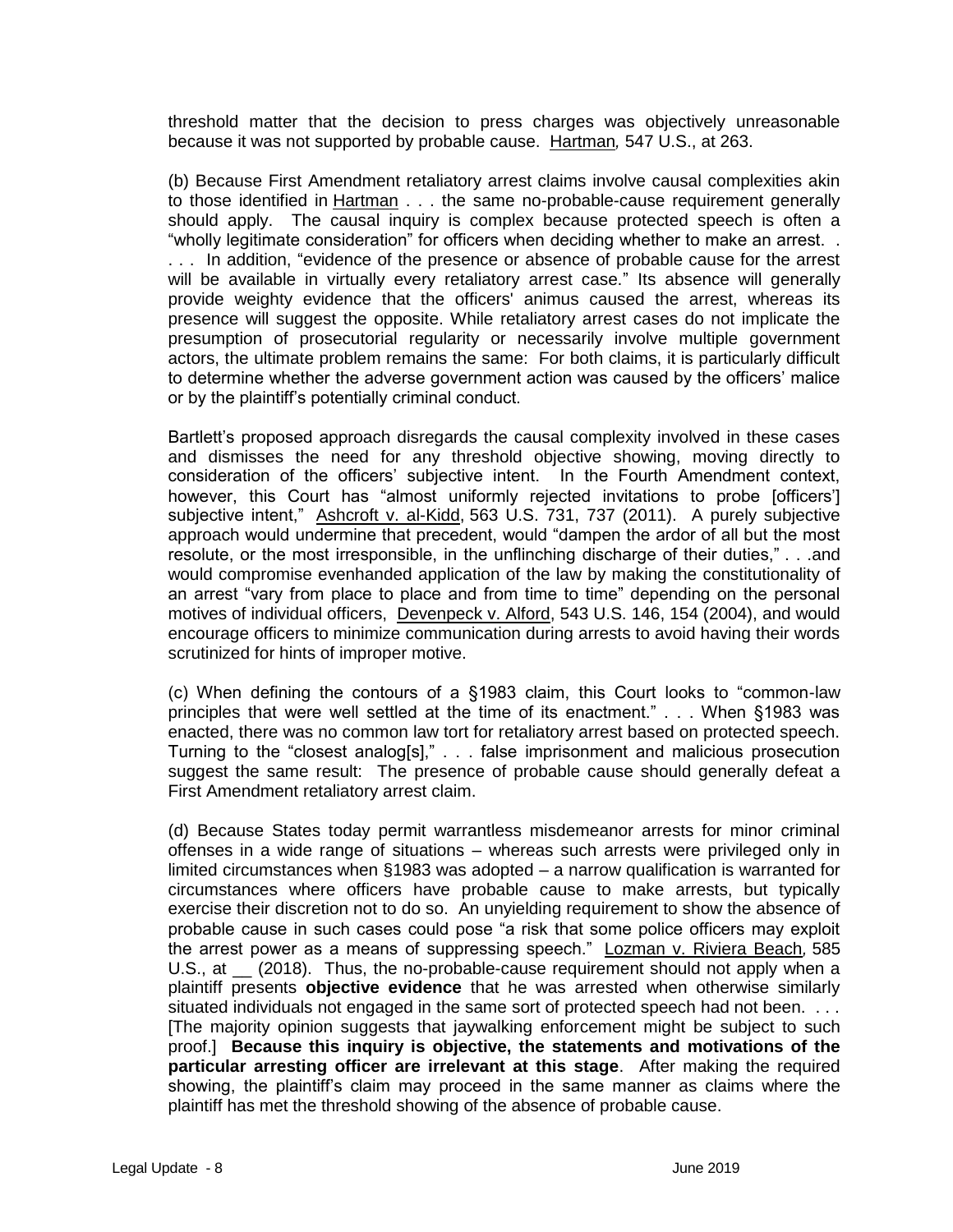[Some paragraphing revised for readability; some citations omitted, others revised for style; bolding added]

Justice Thomas writes a concurring opinion in which he argues that the Court should have ruled that, without any exception, probable cause to arrest absolutely precludes a Free Speech retaliatory arrest Civil Rights Act lawsuit.

Justices Gorsuch and Ginsburg write separate dissenting opinions. Justice Gorsuch appears to suggest that admissions as to usual enforcement practices from an individual officer might be sufficient to meet the majority opinion's objective evidence standard for establishing that a person was arrested when otherwise similarly situated individuals not engaged in the same sort of protected speech had not been arrested. This seems to be a stretch and may be wishful thinking or a strained sowing of seeds for future plaintiffs' Civil Rights lawsuits. .

Justice Ginsburg's dissent includes the following passage regarding the majority opinion's "objective evidence" standard:

I do not mean to overstate the clarity of today's holding. What exactly the Court means by "objective evidence," "otherwise similarly situated," and "the same sort of protected speech" is far from clear. I hope that courts approach this new standard commonsensically. It is hard to see what point is served by requiring a journalist arrested for jaywalking to point to specific other jaywalkers who got a free pass, for example, if statistics or common sense confirm that jaywalking arrests are extremely rare. Otherwise, there will be little daylight between the comparison-based standard the Court adopts and the absolute bar it ostensibly rejects.

[Citation to majority opinion omitted; two lengthy explanatory footnotes omitted]

# **DOUBLE JEOPARDY: DUAL-SOVEREIGNTY DOCTRINE RETAINED IN 7-2 HIGH COURT VOTE THAT UPHOLDS BOTH STATE AND FEDERAL FIREARM CONVICTIONS FOR FELON-IN-POSSESSION BASED ON THE SAME CONDUCT**

In Gamble v. U.S., \_\_\_ S.Ct. \_\_\_ , 2019 WL 2493923 (June 17, 2019), the U.S. Supreme Court votes 7-2 to retain the dual-sovereignty doctrine (an exception to the constitutional double jeopardy bar) that allows both state and federal prosecutions for the same underlying criminal conduct.

Terance Gamble, who previously had been convicted of second degree robbery, was stopped for a defective headlight. The stop led to a police officer's lawful discovery of a loaded handgun in Gamble's car. After Gamble pleaded guilty in an Alabama state court of being a felon in possession of a firearm in violation of Alabama law, he was indicted in an Alabama federal district court and convicted – based on the same conduct – of the parallel federal crime.

The 11<sup>th</sup> Circuit Court of Appeals rejected Gamble's argument that the U.S. Constitution's protection against double jeopardy does not support this result. He argued that the federal courts should abandon what is known as the dual-sovereignty doctrine. The U.S. Supreme Court affirms by a 7-2 vote. Justice Alito writes the majority opinion that is signed by five other Justices. Justice Thomas writes a concurring opinion. Justices Ginsburg and Gorsuch write separate dissenting opinions.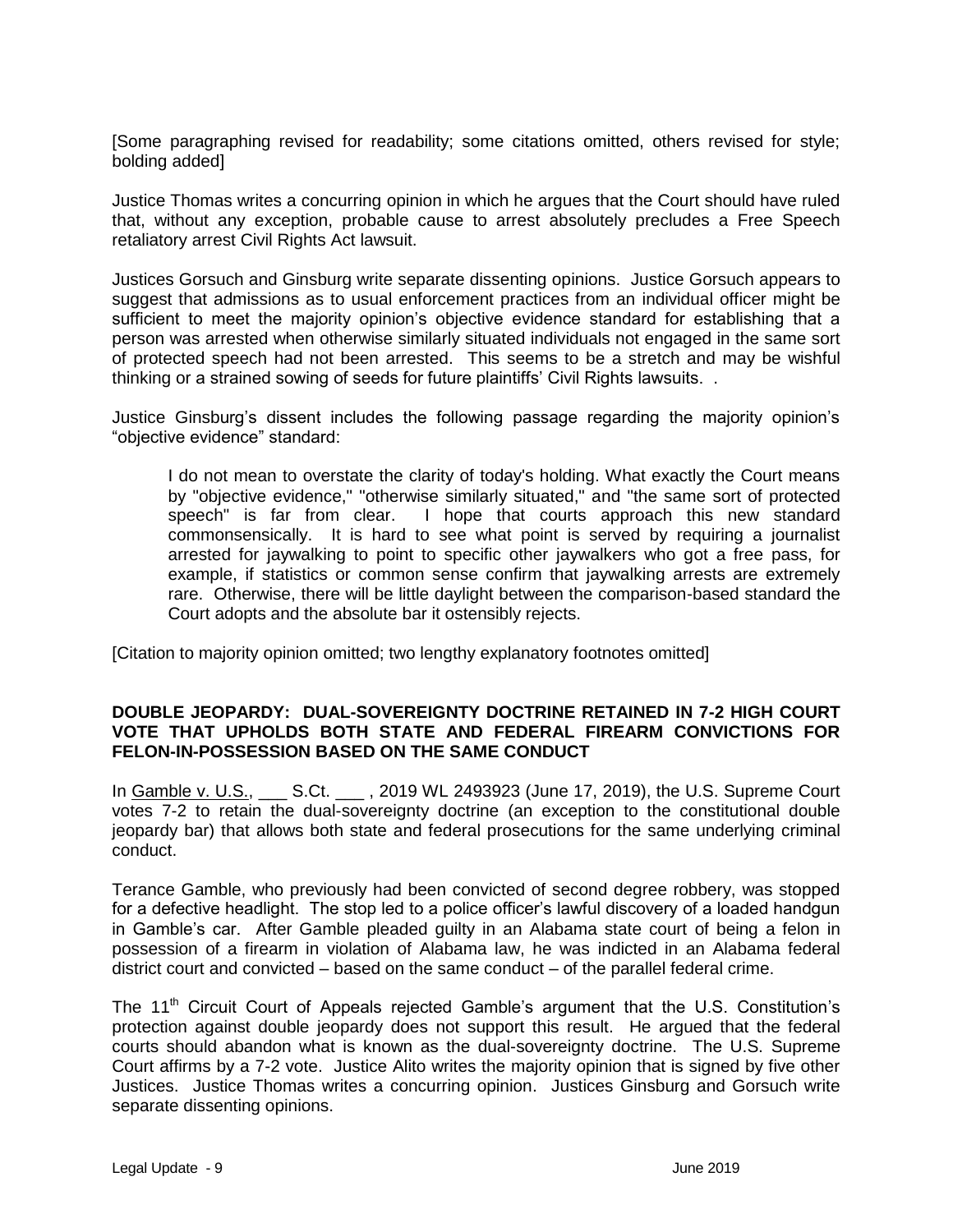The introduction to Justice Alito's majority opinion summarizes the majority's ruling as follows:

We consider in this case whether to overrule a longstanding interpretation of the Double Jeopardy Clause of the Fifth Amendment. That Clause provides that no person may be "twice put in jeopardy" "for the same offence." Our double jeopardy case law is complex, but at its core, the Clause means that those acquitted or convicted of a particular "offence " cannot be tried a second time for the same "offence." But what does the Clause mean by an "offence"?

We have long held that a crime under one sovereign's laws is not "the same offence" as a crime under the laws of another sovereign. Under this "dual-sovereignty" doctrine, a State may prosecute a defendant under state law even if the Federal Government has prosecuted him for the same conduct under a federal statute.

Or the reverse may happen, as it did here. Terance Gamble, convicted by Alabama for possessing a firearm as a felon, now faces prosecution by the United States under its own felon-in-possession law. Attacking this second prosecution on double jeopardy grounds, Gamble asks us to overrule the dual-sovereignty doctrine. He contends that it departs from the founding-era understanding of the right enshrined by the Double Jeopardy Clause. But the historical evidence assembled by Gamble is feeble; pointing the other way are the Clause's text, other historical evidence, and 170 years of precedent. Today we affirm that precedent, and with it the decision below.

Result: Affirmance of 11<sup>th</sup> Circuit Court of Appeals decision that affirmed the U.S. District Court (Alabama) conviction of Terance Gamble for being a felon in possession of a firearm in violation of a federal statute.

**"KNOWINGLY" ELEMENT OF FEDERAL CRIME OF UNAUTHORIZED IMMIGRANT UNLAWFULLY IN U.S. IN POSSESSION OF A FIREARM REQUIRES PROOF DEFENDANT KNEW HE WAS NOT AUTHORIZED TO BE IN THE U.S.; THE LOGICAL EXTENSION OF THE RULING IS THAT TO PROSECUTE FELONS IN POSSESSION UNDER THE FEDERAL STATUTE, THE GOVERNMENT MUST SHOW THEY THEY KNEW OF FELON STATUS** 

Rehaif v. U.S., \_\_\_ S.Ct. \_\_\_ , 2019 WL 25523487 (June 21, 2019)

**INTRODUCTORY LEGAL UPDATE INTRODUCTORY COMMENT ABOUT SOME ELEMENTS OF WASHINGTON'S FIREARMS STATUTES: In the Rehaif decision digested immediately below, the U.S. Supreme Court focuses on the knowingly requirement of a federal statute. The Court apparently rules across the board that, for the federal prosecutor to prosecute under the federal statute that bars various categories of persons from possessing a firearm, the defendant must have known that he or she was in the status for the firearm prohibition (for instance, an unauthorized immigrant or a convicted felon). This ruling will have a direct impact on some Washington law enforcement officers, because occasionally the federal government will prosecute firearms possession cases and other cases where Washington state or local or tribal officers performed the stop, frisk or search that produced the contraband or key evidence in the case.**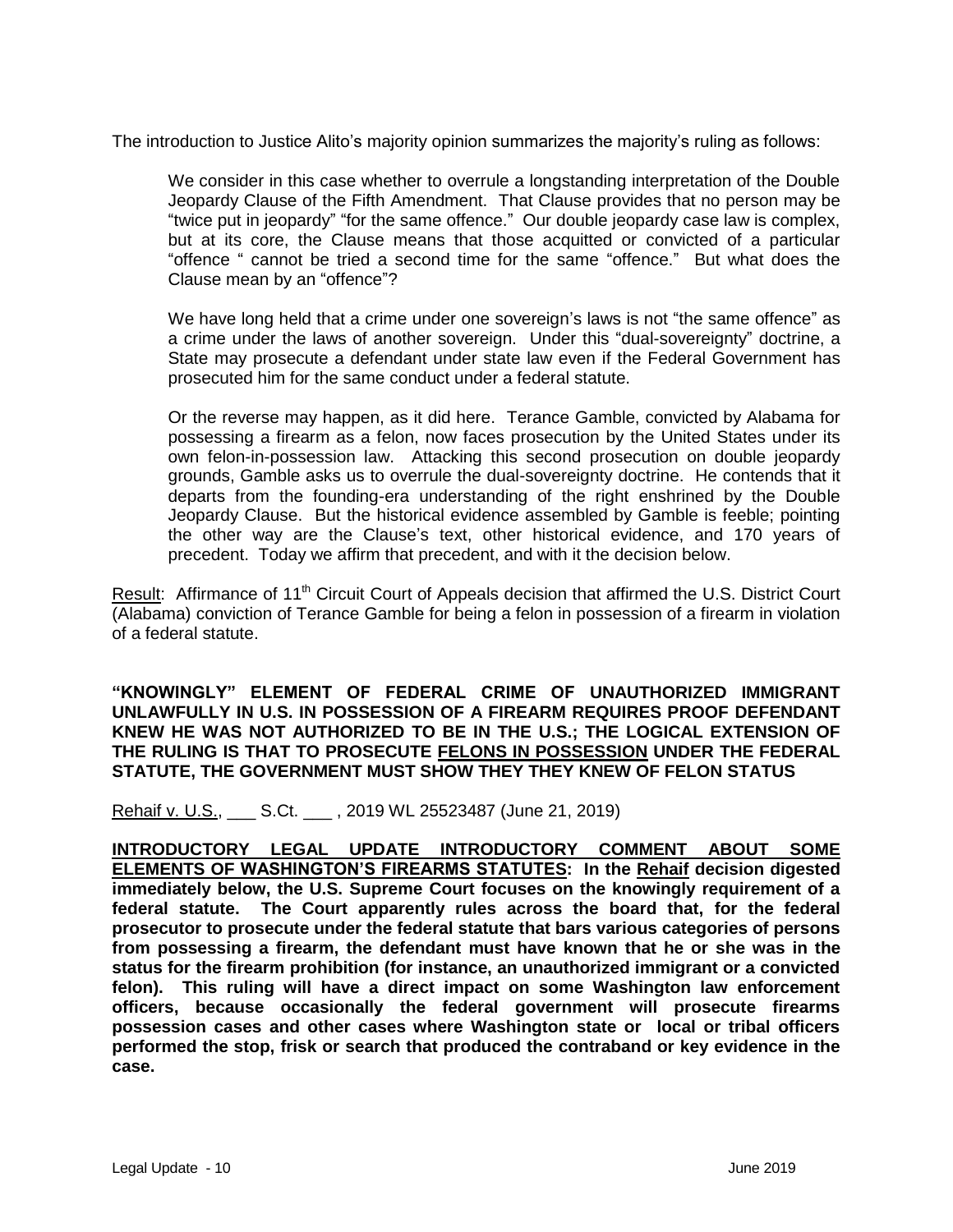**Now a few paragraphs about some of the Washington statutes that address possession of firearms. Washington state statutes addressing possession of firearms by aliens are RCW 9.41.171, .173 and .175. These provisions are materially different from the wording of the federal statutes that were at issue in the Rehaif case, as well as materially different from the Washington RCW provisions that address possession of firearms by felons. The RCW provisions relating to alien firearm possession are complicated and will not be further addressed in this June 2019 Legal Update.**

**RCW 9.41.040, Washington's statute that bars felons from possessing a firearm, does not contain the "knowingly" element that is contained in the federal felon-in-possession statute. However, it is important to note that the Washington statute's RCW 9.41.047(1)(a) states, as follows, that a person whose conviction bar the possession of firearms must be given a warning about the bar to possession of firearms:** 

**At the time a person is convicted . . . the convicting or committing court shall notify the person, orally and in writing, that the person must immediately surrender any concealed pistol license and that the person may not possess a firearm unless his or her right to do so is restored by a court of record.** 

**RCW 9.41.047(1) has been interpreted by Washington appellate courts as requiring proof in a felon-in-possession prosecution either (1) that the defendant was notified of the firearms prohibition per the provisions of RCW 9.41.047(1) at the time of the earlier, predicate conviction; or (2) the defendant "otherwise acquired actual knowledge" that RCW 9.41.040's bar applied to the defendant. In State v. Garcia, 191 Wn.2d 96 (2018), the Washington Supreme Court majority declared that the "otherwise acquired actual knowledge" requirement is met by later-acquired information "that is communicated by or derived from an authorized source, such as a judge, a probation officer, a member of the court staff, or defense counsel." The Washington Supreme Court in Garcia did not include a law enforcement officer in its list of "authorized sources," though** *maybe* **that could be argued by a Washington prosecutor willing to take the issue on appeal.** 

# THE U.S. SUPREME COURT RULING IN REHAIF

In Rehaif v. U.S.,  $\qquad S.Ct.$  , 2019 WL (June 21, 2019), a 7-2 majority of the U.S. Supreme Court rules that in a prosecution under 18 U. S. C. [§922\(g\)](https://casetext.com/statute/united-states-code/title-18-crimes-and-criminal-procedure/part-i-crimes/chapter-44-firearms/922-unlawful-acts) and [§924\(a\)\(2\)](https://casetext.com/statute/united-states-code/title-18-crimes-and-criminal-procedure/part-i-crimes/chapter-44-firearms/924-penalties) for knowingly being in possession of a firearm while in the status of being an alien unlawfully in the United States, the government must prove both (1) that the defendant knew he possessed a firearm and (2) that he knew he belonged to the relevant category of persons (unauthorized immigrants, aka illegal aliens) barred from possessing a firearm.

Justice Breyer writes the majority opinion that is signed by six other Justices. Justice Alito writes a dissenting opinion that is joined by Justice Thomas. Section 922(q) is the same statute that is relied on in federal court to criminalize gun possession by convicted felons. In his dissent, Justice Samuel Alito argues that the decision is contrary to rulings in the federal circuit courts of appeal, and that the decision will lead to many challenges by current federal prisoners who were convicted under Section 922(g), most of them in the felon-in-possession category.

The majority opinion expressly recognizes that prosecutors may prove the "knowingly" element through circumstantial evidence, but the opinion does not give a recipe for prosecution, stating, "We express no view . . . about what precisely the Government must prove to establish a defendant's knowledge of status in respect to other Section 922(g) provisions not at issue here."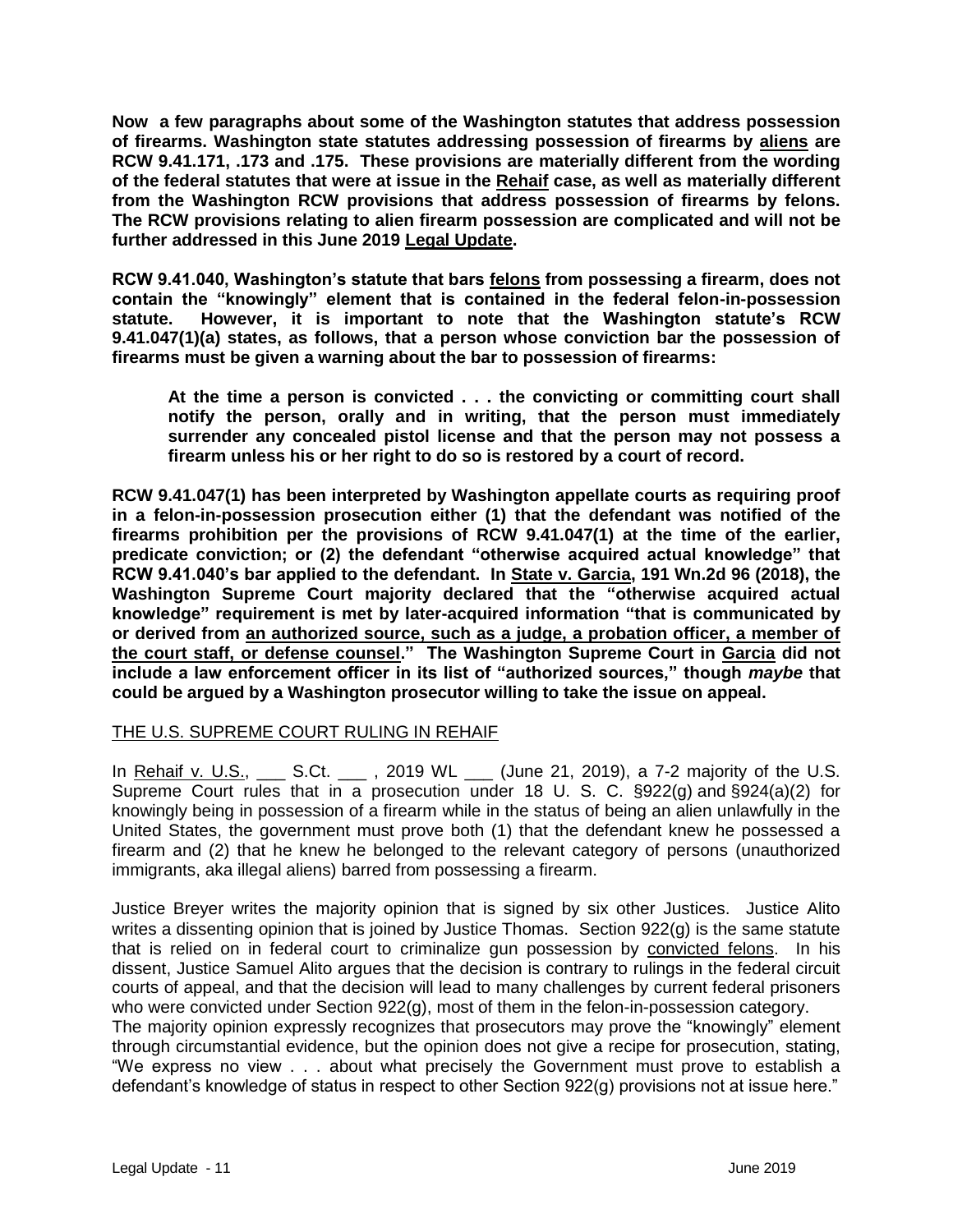The majority opinion does mention two hypothetical fact scenarios in which there could be reasonable doubt that the defendant knew that he was in unauthorized immigrant status. First, the majority opinion points out that a failure to require knowledge would criminalize firearm possession by "an alien who was brought to the United States unlawfully as a small child and was therefore unaware of his unlawful status." Second, the majority opinion points to a hypothetical felon-in-possession case involving "person who was convicted of a prior crime but sentenced only to probation, who does not know that the crime is 'punishable by imprisonment for a term exceeding one year."

Result: Reversal of 11<sup>th</sup> Circuit decision that affirmed the U.S. District Court (Florida) firearm conviction of Hamid Mohamed Ahmed Ali Rehaif.

**\*\*\*\*\*\*\*\*\*\*\*\*\*\*\*\*\*\*\*\*\*\*\*\*\*\*\*\*\*\*\*\*\***

# **NINTH CIRCUIT, UNITED STATES COURT OF APPEALS**

**TERRY V. OHIO'S REASONABLE SUSPICION STANDARD: NINTH CIRCUIT PANEL RULES THAT TWO FACT ELEMENTS – (1) ANONYMOUS TIP DESCRIBING A BLACK MAN WALKING IN SEATTLE "WITH A GUN," PLUS (2) FLIGHT BY THE MAN WHEN THE MAN SAW THAT KING COUNTY METRO OFFICERS WERE FOLLOWING HIM WITH THEIR EMERGENCY FLASHERS ACTIVATED – DID NOT ADD UP TO REASONABLE SUSPICION TO STOP THE MAN UNDER TERRY** 

U.S. v. Brown,  $F.3d$ , 2019 WL  $(9<sup>th</sup> Cir., June 5, 2019)$ 

**INTRODUCTORY LEGAL UPDATE EDITORIAL COMMENTS: 1. Washington state "seizure" standard: In the Brown case, because the case was tried in the federal courts, the Fourth Amendment applies, and therefore assessment of whether officers had reasonable suspicion for a Terry stop includes the fact that Brown tried to flee when the officers first turned on their flashers to try to seize him. Under the Fourth Amendment case law from the U.S. Supreme Court, an order to stop or a show of authority by an officer signaling a person to stop is never a "seizure" of the suspect if the suspect does not comply. Thus, the reasonable suspicion facts involved: (1) an anonymous report of a black man with a gun, (2) police sighting of a man meeting the report's other descriptors of the man, and (3) the man's flight when officers signaled him to stop walking away from them.**

**If instead this were a case to be tried in the Washington courts under the Washington constitution (article I, section 7) the Washington courts would not include in their assessment of reasonable suspicion the fact that Brown ran when officers gave him a signal to stop (I speculate that this may be the reason this case was prosecuted in federal court). The stop/seizure would instead be deemed to have occurred at the point when the officers turned on their flashers, i.e., before defendant Brown tried to flee. In State v. Young, 135 Wn.2d 498 (1998), the Washington Supreme Court held under article I, section 7 of the Washington constitution that an officer's command to stop** – **or an officer's show of authority that reasonably would be construed an order to stop** – **is a "seizure," thus avoiding having courts consider on the "seizure" issue what Young considered to be the "subjective" fact that the suspect tried to flee. In Brown, the only other information that officers had was an anonymous report of a man with a gun and a sighting of a man meeting other descriptors provided by the informant. Clearly, that information does not constitute reasonable suspicion that would support a Terry seizure.**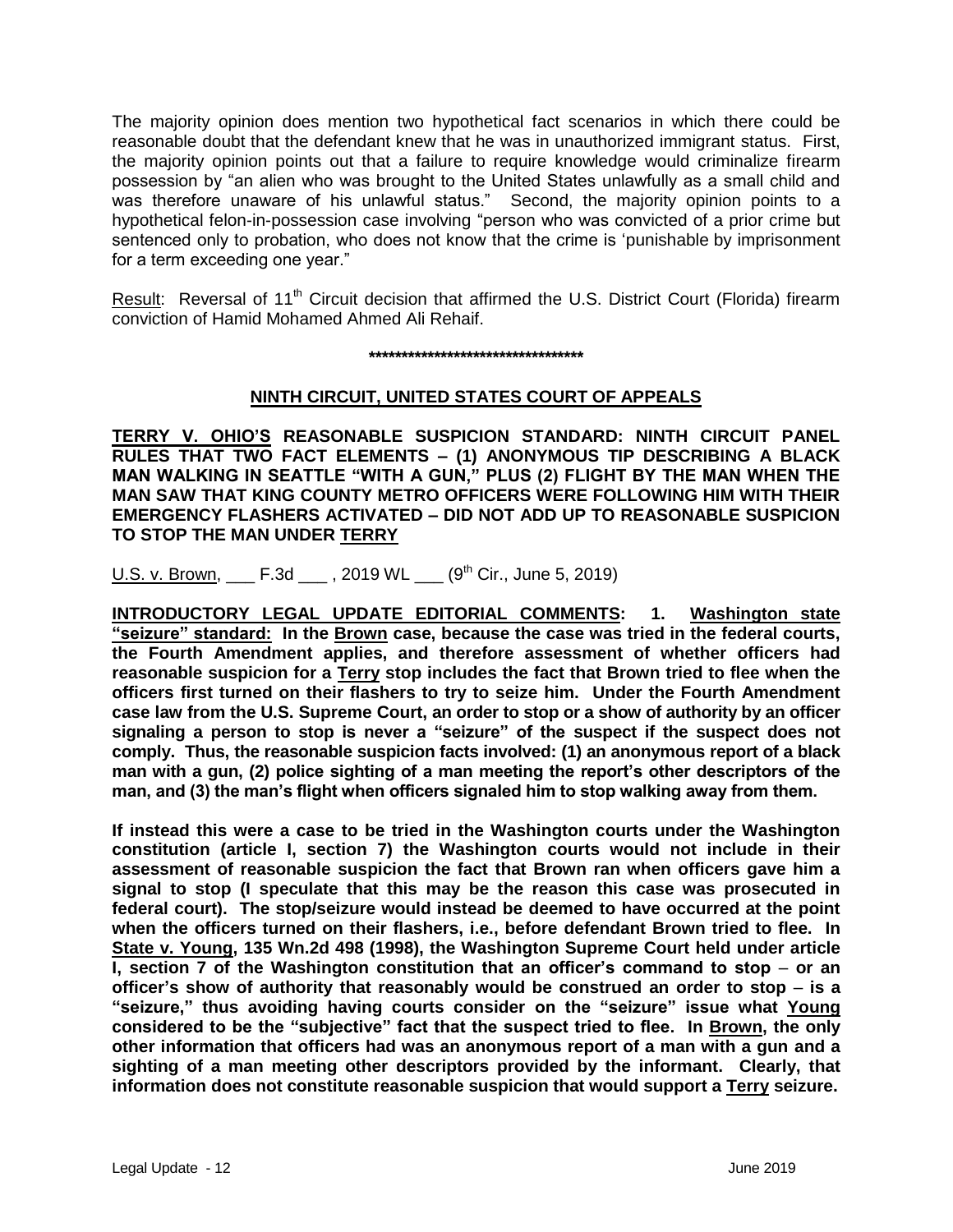**2. The "reasonable suspicion" standard under state and federal constitutions: To date, Washington appellate courts have not issued an "independent grounds" ruling making the Washington constitution's "reasonable suspicion" standard different from the Fourth Amendment's standard. On the other hand, under the Supremacy Clause of the U.S. constitution, the Washington constitution cannot impose a search and seizure standard that is less protective of liberty and privacy than the Fourth Amendment. Therefore, when the Ninth Circuit rules as it does in Brown, i.e., that the fact that Brown ran from the officer is given limited weight in assessing reasonable suspicion, Washington officers and their legal advisors and local prosecutors should consider, among other things, how flight factors into determining probable cause to arrest. As always officers and agencies are urged to consult their local prosecutor and legal advisors.**

Facts and Proceedings below: (Excerpted from Ninth Circuit opinion)

This case began with a 911 call reporting that an unidentified resident at the YWCA claimed "they saw someone with a gun." On January 11, 2016, around 7:20 p.m., Sandra Katowitz – an employee at the YWCA in the Belltown neighborhood of Seattle – called 911, which dispatched the information to the Seattle Police Department ("Seattle Police"). Katowitz stated that "[o]ne of [her] residents just came in and said they saw someone with a gun." Katowitz never saw the gun herself. Through Katowitz, the resident described the man as a young, black man of medium build with dreadlocks, a camouflage jacket, and red shoes. The 911 dispatcher asked Katowitz specific questions about what Brown was doing with the gun. Katowitz answered that all her resident said was that "he has a gun."

Katowitz did not indicate that the resident yelled or shouted, was visibly upset by seeing the gun, or was otherwise alarmed by the gun's presence. Also, there was no indication that the man was loitering at the residence, was known at the YWCA, was harassing or threatening any residents there, or had done anything other than be seen by the resident. The resident remained in the lobby while Katowitz called 911, but on the call the resident can only be heard stating that she did not want to provide a firsthand report because she "[does not] like the police." The resident did not speak to the 911 dispatcher or the officers who responded to the call, nor did she provide her name.

While Seattle Police officers were speaking to Katowitz, two King County Sheriff's Office Metro Transit Unit ("Metro") officers heard and responded to the 911 call.

[Court's footnote: *After speaking to Katowitz, the Seattle Police officers who responded to the call at the YWCA updated the dispatcher, saying that "we have no victim of any crime." The record is at best ambiguous as to whether the Seattle Police officers updated dispatch that there was "no victim of any crime" before [the two Metro officers] stopped Brown at gunpoint.*}

From his patrol car, [Metro Officer A] spotted Brown, who was on foot and matched the 911 description. [Metro Officer A] called his partner, [Metro Officer B]. Then [Metro Officer A] began the pursuit, driving behind Brown slowly for several blocks before turning on his patrol lights [**Legal Update Editorial Note: I assume that the Court is using the phrase "patrol lights" to refer to emergency flashers**.]. and driving the wrong direction down a one-way street to follow Brown. Seeing the lights and patrol car coming from behind him, Brown ran. [The two Metro officers] pursued Brown for one block before stopping him and ordering him to the ground at gunpoint. The officers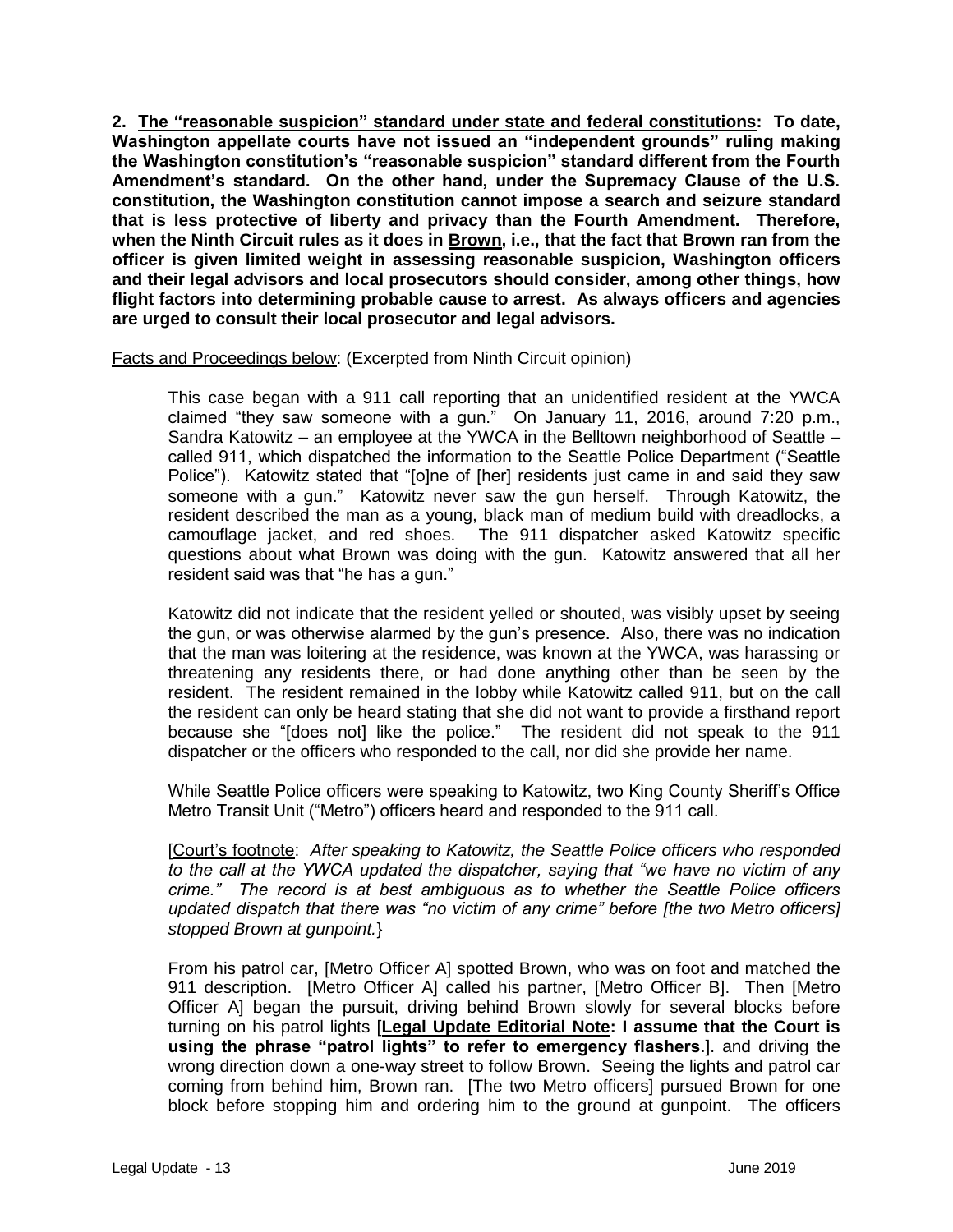placed Brown in handcuffs and found a firearm in his waistband. A further search revealed drugs, cash, and other items.

Brown moved to suppress the evidence from the searches, arguing that the officers lacked reasonable suspicion to stop him under *Terry v. Ohio*, 392 U.S. 1 (1968). The district court disagreed and denied the motion.

ISSUE AND RULING: King County Metro officers received a report from a self-identified source at the YWCA. The caller reported that an unidentified YWCA resident had told the YWCA employee that a short while earlier the resident had come into the YWCA and told the YWCA employee that the resident had seen a young man who was "armed with a gun." The man with a gun had been described by the unidentified/anonymous source as being black and of medium build with dreadlocks, and wearing a camouflage jacket and red shoes. When officers saw a man meeting the description, they began following him and then turned on their emergency flashers. When the man saw the activated emergency lights of the patrol car, the man tried to run away. The officers got the man under control and eventually arrested him, first finding a firearm in his waistband, and then finding drugs, cash and other items.

Under the Fourth Amendment, did the officers have reasonable suspicion justifying a stop where they: (1) received a report from an unidentified source describing a man "armed with a gun," (but not telling how the gun was carried), and (2) saw a man who met the description and who ran when officers attempted to stop him? (ANSWER BY NINTH CIRCUIT PANEL: No)

Result: Reversal of U.S. District Court (Western Washington) order that denied the motion of Daniel Derek Brown for an order suppressing the evidence that officer seized in the stop)

ANALYSIS: (Excerpted from lead opinion for the Ninth Circuit panel)

Here, the lack of facts indicating criminal activity or a known high crime area drives our conclusion. The Metro officers who stopped Brown took an anonymous tip that a young, black man "had a gun" – which is presumptively lawful in Washington – and jumped to an unreasonable conclusion that Brown's later flight indicated criminal activity. At best, the officers had nothing more than an unsupported hunch of wrongdoing. The government's effort to rest reasonable suspicion on the tip and Brown's flight fails to satisfy the standard established by Terry and Wardlow. The combination of almost no suspicion from the tip and Brown's flight does not equal reasonable suspicion.

The tip suffers from two key infirmities – an unknown, anonymous tipster and the absence of any presumptively unlawful activity.

It is well established that an anonymous tip that identifies an individual but lacks "moderate indicia of reliability" provides little support for a finding of reasonable suspicion. See Florida v. J.L., 529 U.S. 266, 270-71 (2000). As the Supreme Court has observed: "Unlike a tip from a known informant whose reputation can be assessed and who can be held responsible if her allegations turn out to be fabricated, an anonymous tip alone seldom demonstrates the informant's basis of knowledge or veracity."

Even though Katowitz identified herself, the actual source of the tip  $-$  the resident  $$ remained anonymous. Nor did the tip provide any predictive information that might have served as indicia of reliability. . . . The Supreme Court has found a virtually identical anonymous tip insufficiently reliable to create reasonable suspicion. [Florida v. J.L.,, 529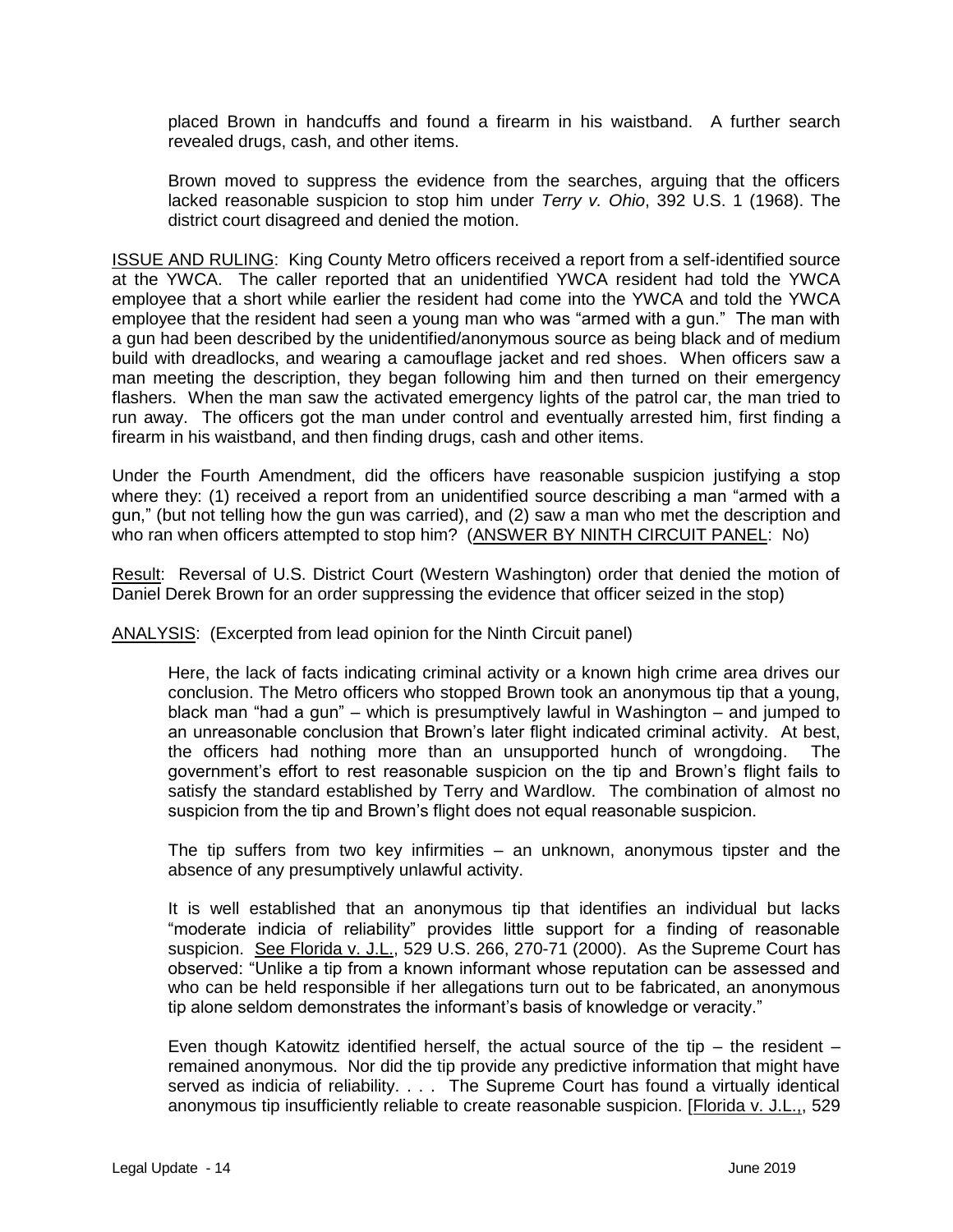U.S. 266 (2000)] (holding an anonymous tip that a young black man in a plaid shirt was carrying a gun insufficient to create reasonable suspicion).

The Court was clear in J.L. that "a tip [must] be reliable in its assertion of illegality, not just in its tendency to identify a determinate person." None of the officers who responded to the 911 call articulated what crime they suspected Brown of committing. They stated only that they knew he had a firearm, testifying at the suppression hearing: "I heard them dispatch a call to a subject with a gun . . . ," and "I heard a call of a subject with a gun at - - in the Belltown area." These statements are illustrative for what is not said. Although an officer is not required to identify the exact crime he suspects, he must articulate suspicion as to some criminality, not simply "an 'inchoate and un-particularized suspicion or hunch' of criminal activity." . . .

In Washington State, it is presumptively lawful to carry a gun. It is true that carrying a concealed pistol without a license is a misdemeanor offense in Washington. See RCW §§ 9.41.050(1)(a) ("[A] person shall not carry a pistol concealed on his or her person without a license to carry a concealed pistol  $\ldots$  ."), 9.41.810 (explaining that any violation of the subchapter is a misdemeanor "except as otherwise provided"). However, the failure to carry the license is simply a civil infraction. Id. § 9.41.050(1)(b) ("Every licensee shall have his or her concealed pistol license in his or her immediate possession at all times . . . . Any violation of this subsection . . . shall be a class 1 civil infraction . . . ."). Notably, Washington is a "shall issue state," meaning that local law enforcement must issue a concealed weapons license if the applicant meets certain qualifications. Id. § 9.41.070(1).

The anonymous tip that Brown had a gun thus created at most a very weak inference that he was unlawfully carrying the gun without a license, and certainly not enough to alone support a Terry stop. Cf. Delaware v. Prouse, 440 U.S. 648, 663 (1979) (holding that unless there is a particularized suspicion that the driver is unlicensed, officers are prohibited from stopping drivers solely to ensure compliance with licensing and registration laws).

Faced with this reality, the government now argues that the officers suspected that the manner in which Brown was carrying his gun was unlawful: it is "unlawful for any person to carry, exhibit, display, or draw any firearm . . . in a manner, under circumstances, . . . that warrants alarm for the safety of other persons." RCW § 9.41.270. Never mind that nothing in the record could support such a finding. No evidence shows that the resident was alarmed at the time she reported seeing the gun. There is no report that she yelled, screamed, ran, was upset, or otherwise acted as though she was distressed. Instead, the 911 call reported only that the resident "walked in" and stated "that guy has a gun." The 911 dispatcher followed up trying to learn more about how Brown was displaying the gun, other than simply possessing it. But Katowitz simply reiterated, "[u]h, she just came in and said he has a gun." Both of the officers that stopped Brown testified they were responding to a call about a "subject with a gun." Considering the tipster's anonymity and the presumptive legality of carrying a concealed firearm in Washington, the "tip" alone did not create reasonable suspicion that Brown was engaged in any criminal activity.

The government also offers a post hoc rationale, namely that the call coming from the YWCA – a women's shelter – was part of the whole picture considered by the officers. Nothing in the record suggests that Brown was in the shelter, loitering in front of the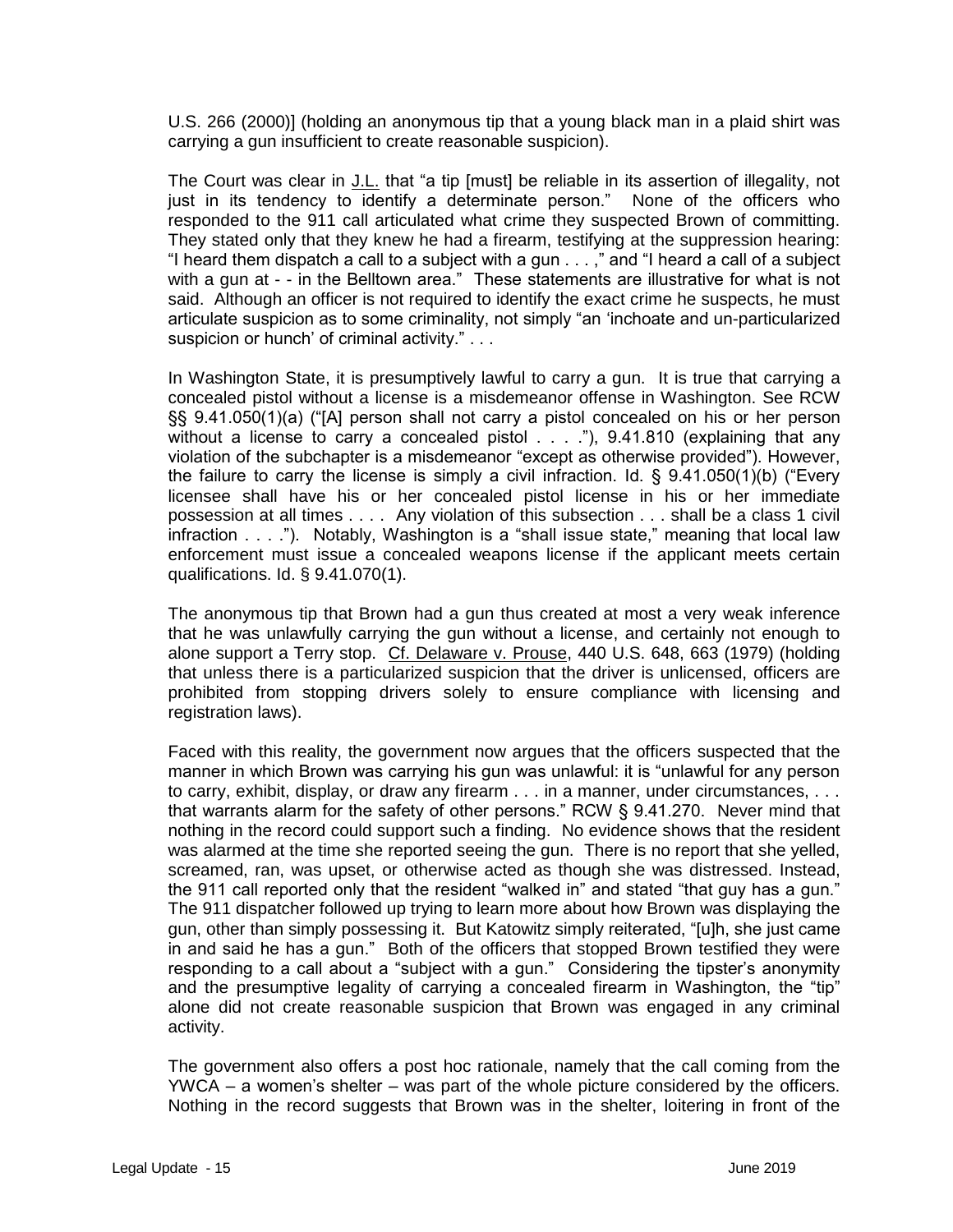shelter, or harassing or threatening anyone around the shelter. To the contrary, Brown was walking away from the shelter at the time of the stop. While we do not take lightly the possibility of violence at a women's shelter, such a threat was not part of the totality of circumstances confronting the officers who ultimately stopped Brown. In the end, the 911 call revealed nothing more than an unreliable anonymous tip reporting presumptively lawful behavior. That is not to say that the tip has no weight, but under the totality of circumstances, it is worth little. . . .

We next consider Brown's flight from the Metro officers. No one disputes that once the Metro officer activated his patrol car lights, Brown fled. But the Supreme Court has never endorsed a per se rule that flight establishes reasonable suspicion. Instead, the Court has treated flight as just one factor in the reasonable suspicion analysis, if an admittedly significant one. [Illinois v. Wardlow, 528 U.S. 119, 124 (2000)] ("Headlong flight – wherever it occurs  $\overline{-}$  is the consummate act of evasion: It is not necessarily indicative of wrongdoing, but it is certainly suggestive of such."). Nonetheless, the Court has a long history of recognizing that innocent people may reasonably flee from the police:

[I]t is a matter of common knowledge that men who are entirely innocent do sometimes fly from the scene of a crime through fear of being apprehended as the guilty parties, or from an unwillingness to appear as witnesses. Nor is it true as an accepted axiom of criminal law that 'the wicked flee when no man pursueth, but the righteous are as bold as a lion.' Innocent men sometimes hesitate to confront a jury; not necessarily because they fear that the jury will not protect them, but because they do not wish their names to appear in connection with criminal acts, are humiliated at being obliged to incur the popular odium of an arrest and trial, or because they do not wish to be put to the annoyance or expense of defending themselves.

Alberty v. United States, 162 U.S. 499, 511 (1896).

Notably, the officers did not communicate with Brown, use their speaker to talk with him, or tell him to stop before they flashed their lights and then detained him. Under these circumstances, Brown had no obligation to stop and speak to an officer. See Florida v. Royer, 460 U.S. 491, 497-98 (1983) (holding that an individual has no obligation to respond when police approach and ask questions).

The situation was far different in United States v. Smith, where the officer activated his siren twice, pulled over, and exited his vehicle before commanding Smith to stop. 633 F.3d 889, 891 (9<sup>th</sup> Cir. 2011). Smith, who was in a high crime area, turned around and questioned whether the officer was talking to him. The officer clarified he was and again commanded Smith to stop. After a very pointed back and forth with the officer, who made it clear that Smith should stop, Smith suddenly broke out into a headlong run, which the court found to be for "no other reason than to evade." As the officer approached, Smith said that he had a handgun in his pocket.

The circumstances here are also very distinguishable from what law enforcement faced in Wardlow. There, the officers specifically "converg[ed] on an area known for heavy narcotics trafficking in order to investigate drug transactions" and discovered the suspect holding an opaque bag, who immediately ran after looking in the direction of the officers. Assessing the situation from the officers' reasonable perspective, the totality of the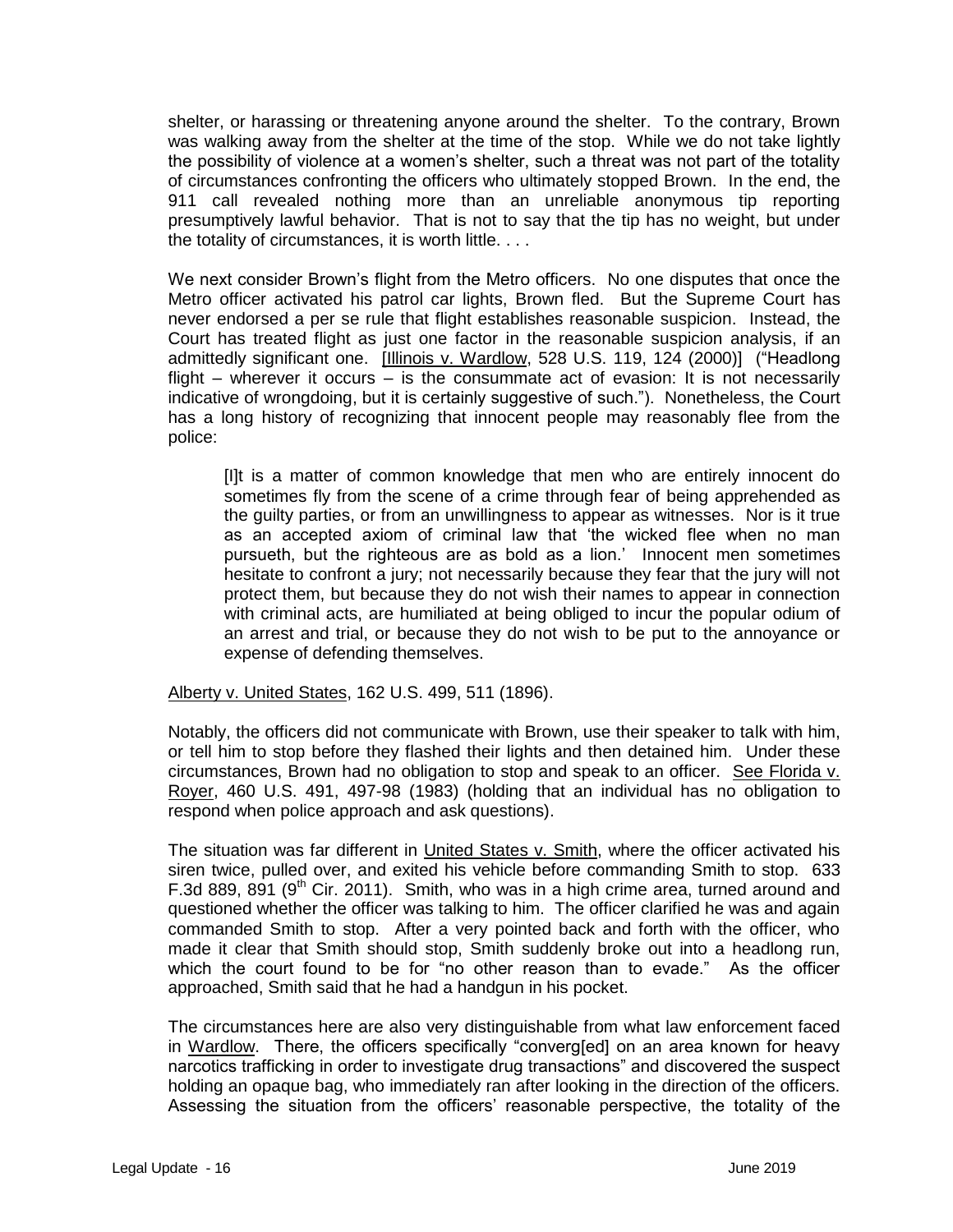circumstances – the baggie, the high crime area, and the known heavy narcotics trafficking in that area – put Wardlow's flight from the officers in an extremely suspicious light. ("It was in this context [of the officers anticipating encountering various people involved in drug crimes and seeing Wardlow holding an item consistent with drug trafficking] that [the officer] decided to investigate Wardlow after observing him flee.").

By contrast, in the face of a weak tip, this case presents little more than a black man walking down the street in Belltown, which the government does not argue is a "high crime" area. There is no evidence that Brown was in an area known for unlawful gun possession, unlike the "heavy narcotics trafficking area" in Wardlow, nor did the officers observe Brown holding something or walking in a particular way that would corroborate the information that he might be carrying a gun. Brown did not refuse to speak with the officers after verbal request. Although Brown's flight might be suggestive of wrongdoing, it did not corroborate any reliable suspicion of criminal behavior.

In evaluating flight as a basis for reasonable suspicion, we cannot totally discount the issue of race. In explaining his understanding of the limits of the Court's opinion in Wardlow, Justice Stevens recognized that flight can be a problematic factor in the reasonable suspicion analysis because some citizens may flee from police for their safety. See Wardlow, 528 U.S. at 126-140 (Stevens, J., concurring in part and dissenting in part). Several years before Justice Stevens' concurrence, our court addressed at length "the burden of aggressive and intrusive police action [that] falls disproportionately on African-American, and sometimes Latino, males" and observed that "as a practical matter neither society nor our enforcement of the laws is yet colorblind." Washington v. Lambert, 98 F.3d 1181, 1187-88 (9<sup>th</sup> Cir. 1996). There is little doubt that uneven policing may reasonably affect the reaction of certain individuals – including those who are innocent – to law enforcement.

In the almost twenty years since Justice Stevens wrote his concurrence in Wardlow, the coverage of racial disparities in policing has increased, amplifying awareness of these issues. This uptick in reporting is partly attributable to the availability of information and data on police practices.

[Court's footnote: *For example, relevant to this case, in 2011 the U.S. Department of Justice investigated the Seattle Police Department and released a report finding "a pattern or practice of using unnecessary or excessive force" and "serious concerns" about racially discriminatory policing. . . . .Since this report, the Department has been subject to a Consent Decree focused on eliminating the identified constitutional violations. See United States v. City of Seattle, No. C12- 1282JLR, 2018 WL 6304761, at \*1 (W.D. Wash. Dec. 3, 2018). Two years after Brown's arrest, in January 2018, a federal judge determined the Seattle Police Department was fully compliant with phase one of the Consent Decree, although review under the decree continues. See id. at \*1–2. ]*

Although such data cannot replace the "commonsense judgments and inferences about human behavior" underlying the reasonable suspicion analysis, it can inform the inferences to be drawn from an individual who decides to step away, run, or flee from police without a clear reason to do otherwise. . . . Given that racial dynamics in our society – along with a simple desire not to interact with police – offer an "innocent" explanation of flight, when every other fact posited by the government weighs so weakly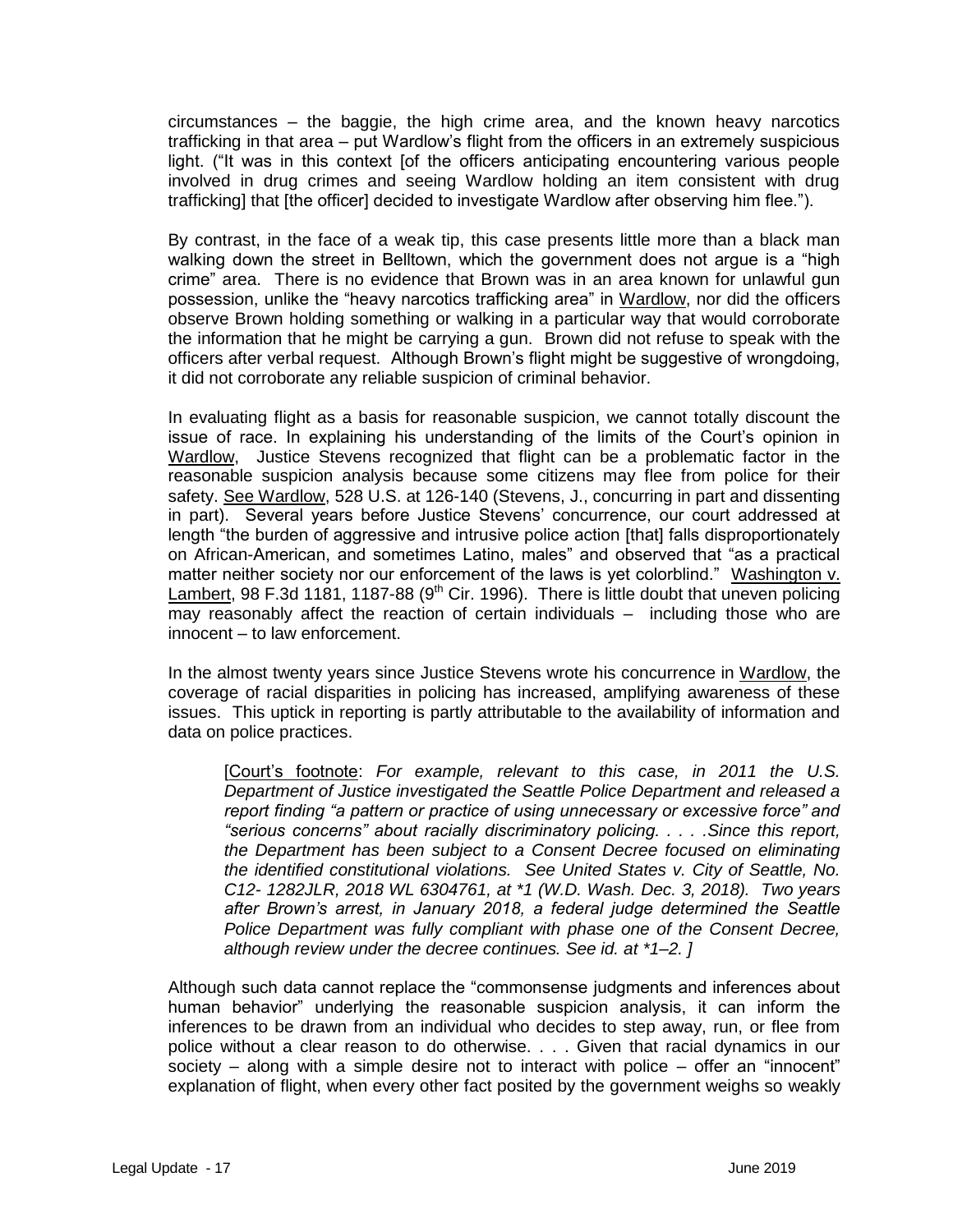in support of reasonable suspicion, we are particularly hesitant to allow flight to carry the day in authorizing a stop.

Even under Wardlow, flight itself – the "consummate act of evasion" – is not tantamount to guilt. Although flight may be suggestive of wrongdoing, the absence of other factors here, when considered alongside a tip that is entitled to little weight, underscores the lack of reasonable suspicion.

[Some citations omitted, others revised for style]

#### CONCURRING OPINION:

A summary by staff for the Ninth Circuit (note that a staff summary is not part of the opinion) summarizes the concurring opinion of Judge Friedland as follows:

Concurring, Judge Friedland wrote separately to elaborate on three points: (1) the presumptive legality of carrying a concealed firearm in Washington makes this case distinguishable from Foster v. City of Indio, 908 F.3d 1204 (9th Cir. 2018) [which noted an opposite presumption of **il**legality of carrying a concealed firearm in California]; (2) to help explain why the result here is different from that in Illinois v. Wardlow, it is helpful to think of justification for a Terry stop as a calculus in which the factors raising suspicion must, after aggregating their relative weights, add up to reasonable suspicion; and (3) nothing in the record supports the conclusion that the officers were stopping Brown simply because he was black.

The text of Judge Friedland's concurring opinion is as follows:

I agree that [the Metro officer] did not have a reasonable suspicion that Brown was engaged in a crime when they stopped him, so I concur in the majority opinion. I write separately to elaborate on a few points.

First, the presumptive legality of carrying a concealed firearm in Washington makes this case distinguishable from our recent decision in Foster v. City of Indio, 908 F.3d 1204, 1215–16 (9th Cir. 2018), in which we held that an officer could have reasonably believed that an anonymous tip alleging that an individual had a gun created reasonable suspicion. There, even though the tip did not state that the person was carrying the gun illegally or was about to commit a crime, we held that a reasonable officer "could have concluded that the tip . . . provided information on potential illegal activity" because it is presumptively unlawful to carry a concealed weapon without a permit in California, which issues concealed carry permits to only 0.2 percent of its adult population. . . .In comparison, Washington is not only a "shall issue state," as the majority opinion emphasizes; it is also a state in which almost ten percent of citizens have concealed carry permits. See John R. Lott, Jr., Concealed Carry Permit Holders Across the United States: 2016, Crime Prevention Research Center, July 26, 2016, at 20. Especially following our holding in Foster, I believe that statistic weighs in favor of concluding that there was no reasonable suspicion to stop Brown.

Second, to help explain why the result here is different from that in Illinois v. Wardlow, 528 U.S. 119 (2000), I believe it is helpful to think of justification for a Terry stop as a calculus in which the factors raising suspicion must, after aggregating their relative weights, add up to reasonable suspicion. Under this framing, the Supreme Court in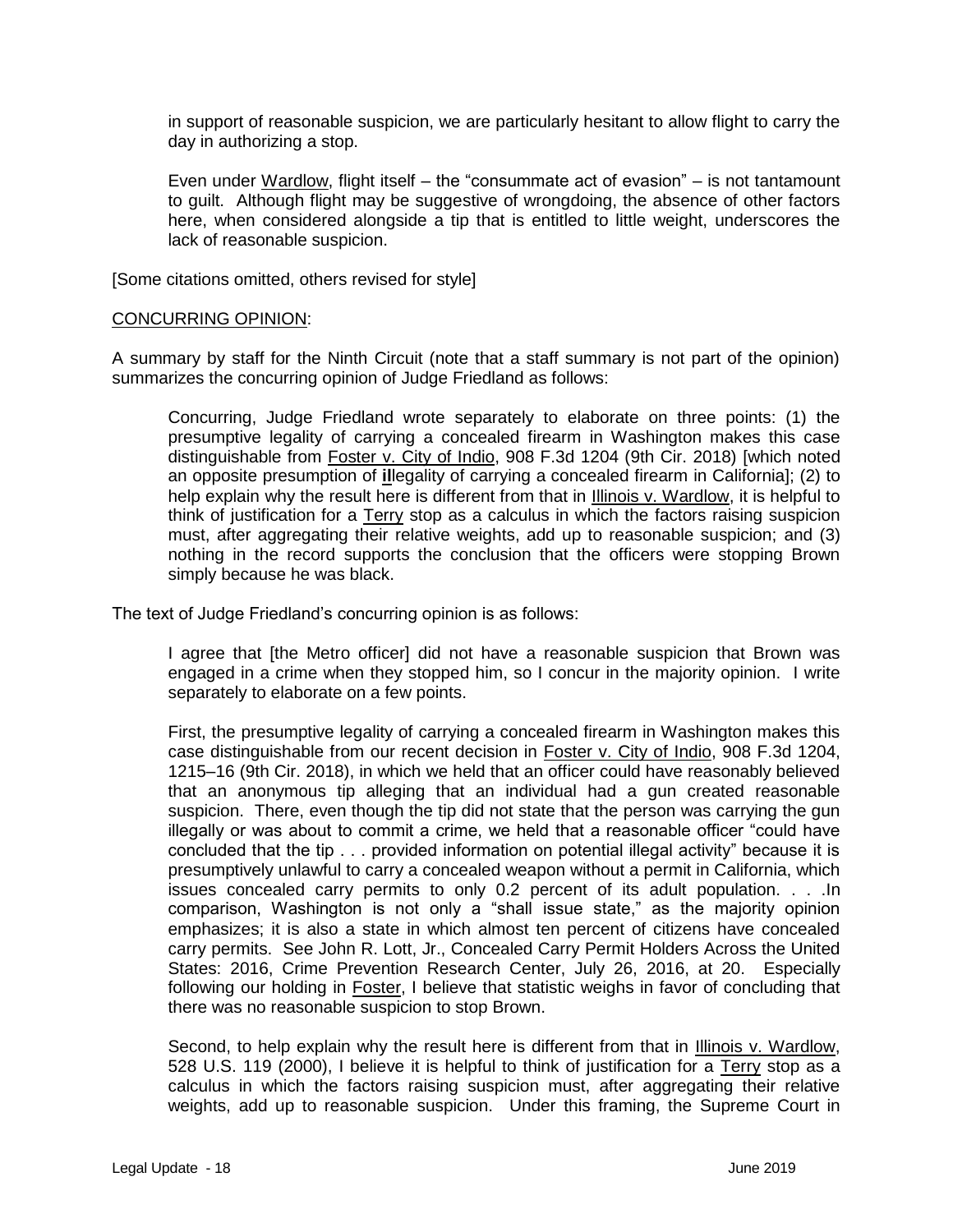Wardlow may be interpreted as suggesting that flight affords officers most of the reasonable suspicion needed to conduct a Terry stop. In Wardlow, the suspect's presence in the narcotics trafficking area while holding an object consistent with drug trafficking activity provided enough additional suspicion that, taken together with the suspect's flight, there was reasonable suspicion to support a Terry stop. By contrast, the tip here was so unreliable that it added less suspicion to Brown's flight than Wardlow's presence and actions in a drug trafficking area did to his. Without more than this tip, even if Brown's flight created a significant amount of suspicion, the Metro officers lacked sufficient suspicion overall to stop and frisk him.

In my view, however, the Metro officers may have been able to stop Brown in a constitutional manner if they had approached the situation differently. Because Washington law requires an individual to "have his or her concealed pistol license in his or her immediate possession at all times" and punishes the failure to produce the license on request as a civil infraction, Wash. Rev. Code § 9.41.050(1)(b), I believe the Metro officers could have approached Brown to ask him to show his concealed carry license. The officers would not have "seized" Brown, and therefore would not have required reasonable suspicion for the interaction, as long as a reasonable person in Brown's position would "feel free 'to disregard the police and go about his business.'" See Florida v. Bostick, 501 U.S. 429, 434 (1991) (quoting California v. Hodari D., 499 U.S. 621, 628 (1991)).

And if Brown had failed to produce the license, he would have committed a civil infraction at minimum. See Wash. Rev. Code § 9.41.050(1)(b). Washington law would then have permitted the officers to ask Brown for his name and, if he refused, to detain him "for a period of time not longer than is reasonably necessary to identify the person for purposes of issuing" the infraction. Id.  $\S$  7.80.060; see id.  $\S$  7.80.050, see also State v. Duncan, 146 Wn.2d 166 (2002). Depending on Brown's responses and reactions, the officers might even have obtained reasonable suspicion that Brown did not have a license at all, which would have made his gun possession a misdemeanor offense under § 9.41.050(1)(a). Once they had such suspicion, the officers could have conducted a full Terry stop and frisk.

We are not reviewing the constitutionality of such a hypothetical stop here, however, because the Metro officers did far more than approach Brown and ask him for his concealed carry license. As soon as Brown ran, the officers cornered him with guns drawn, handcuffed him, and frisked him, transforming the stop immediately into a detention that could have only been supported by reasonable suspicion existing prior to the detention.

Third, to the extent the majority opinion, particularly its reference to the Seattle Police Department's current consent decree with the U.S. Department of Justice . . . could be read as suggesting that race explains why the Metro officers initiated the encounter in the first place, I want to emphasize that this is not my understanding.

Nothing in the record supports the conclusion that the officers were stopping Brown simply because he was black. In other words, I see no reason to believe the officers were using the tip as some pretext to stop Brown and that this stop therefore fits into a longer history of Seattle law enforcement engaging in racially discriminatory policing.1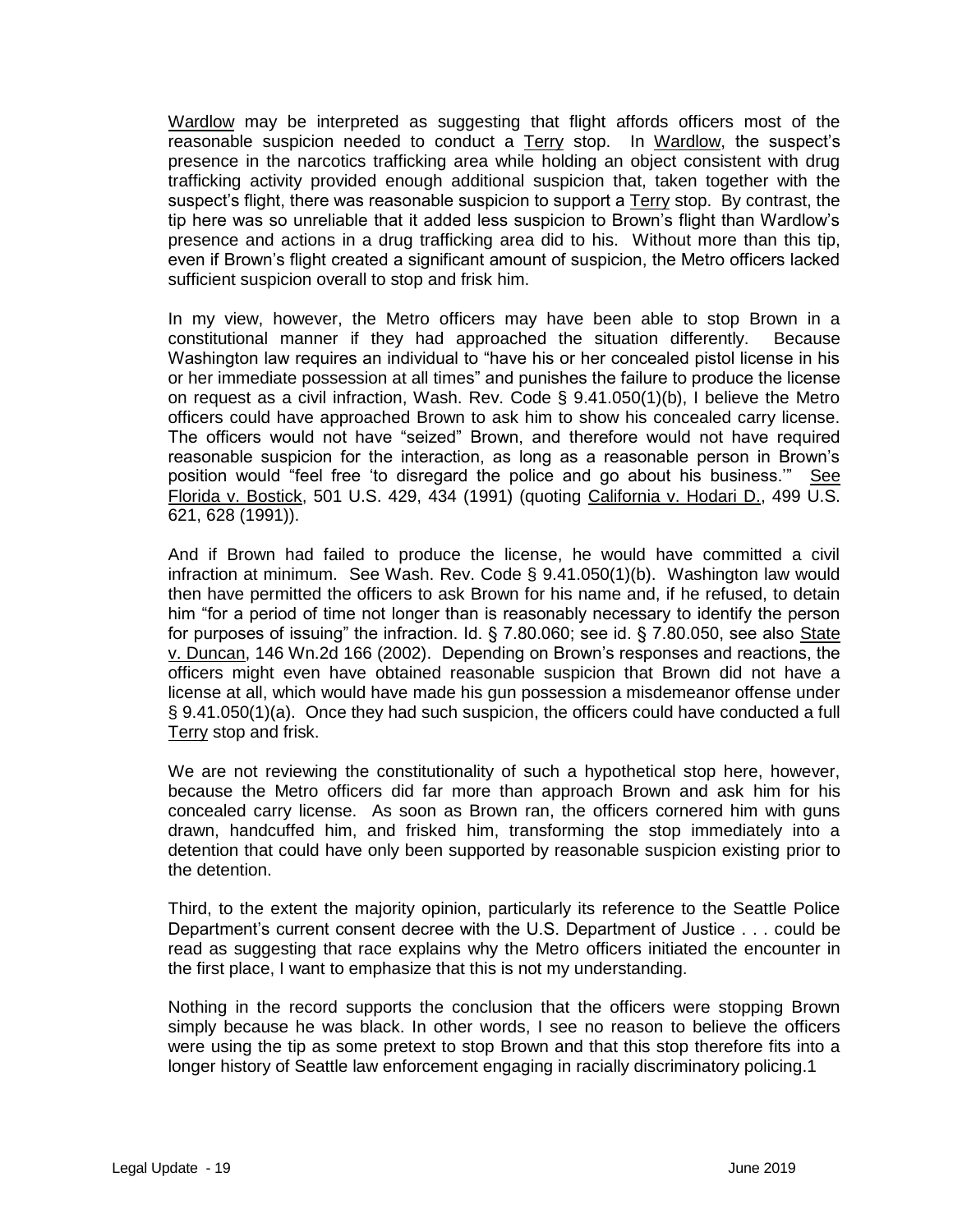[Judge Friedland's footnote: *Race might help explain why Brown ran. As the majority opinion notes, potentially "innocent" explanations of flight include fears based on racial disparities in policing. But race is not the only innocent explanation that can explain flight* – *fear of the police for any reason can. And our consideration of these innocent explanations does not mean that the level of suspicion caused by flight is necessarily reduced when the individual fleeing is black. Here, it is the lack of additional facts suggesting Brown's flight was borne out of an effort to hide criminal behavior, such as a reliable tip or police observations suggesting illicit activity, and not Brown's race, that drives our analysis*.]

The concern that Brown had a gun, regardless of race, was something worth investigating, even if the circumstances ultimately fell shy of giving the officers reasonable suspicion.

Given the serious public safety threat that firearms present, we should not discourage law enforcement from investigating whether an individual carrying a gun in public is legally allowed to do so. But law enforcement must do so in accordance with the protections of the Fourth Amendment. Because the Metro officers here did not have reasonable suspicion when they conducted a Terry stop of Brown, the stop cannot stand under the Fourth Amendment.

[Some citations omitted, others revised for style]

# **\*\*\*\*\*\*\*\*\*\*\*\*\*\*\*\*\*\*\*\*\*\*\*\*\*\*\*\*\*\*\*\*\***

# **WASHINGTON STATE SUPREME COURT**

**COMMON LAW NEGLIGENCE CLAIMS AGAINST LAW ENFORCEMENT: MENTALLY ILL PLAINTIFF MAY SUE LAW ENFORCEMENT OFFICER FOR INTENTIONAL USE OF FORCE BASED ON PLAINTIFF'S NEGLIGENCE-BASED THEORY THAT THE OFFICER DID NOT FOLLOW ACCEPTED DE-ESCALATION PRACTICES IN INTERACTIONS WITH PLAINTIFF THAT LED UP TO THE OFFICER'S USE OF DEADLY FORCE ON THE PLAINTIFF**

Beltran-Serrano v. City of Tacoma, Wn.2d , 2019 WL (June 13, 2019)

Facts: (Excerpted from Washington Supreme Court majority opinion)

Beltran-Serrano suffers from mental illness and has limited English language proficiency. On June 29, 2013, he was homeless when [Officer A] noticed him standing on the corner of East 28th Street, an area of Tacoma where the police had received multiple complaints about panhandlers. [Officer A] parked her patrol vehicle near Beltran-Serrano and approached him with the goal of educating him about the City's panhandling laws. She did not have reasonable suspicion or probable cause to believe he was committing a crime.

As [Officer A] approached Beltran-Serrano, he laid down on his stomach and started digging in a hole. [Officer A] greeted Beltran-Serrano, but he looked up at her blankly and kept digging in the hole. Noticing that the hole contained mainly garbage, [Officer A] observed Beltran-Serrano pull out an old soda container, take a drink, and throw it back in the hole. When [Officer A] asked Beltran-Serrano if he understood English, he shook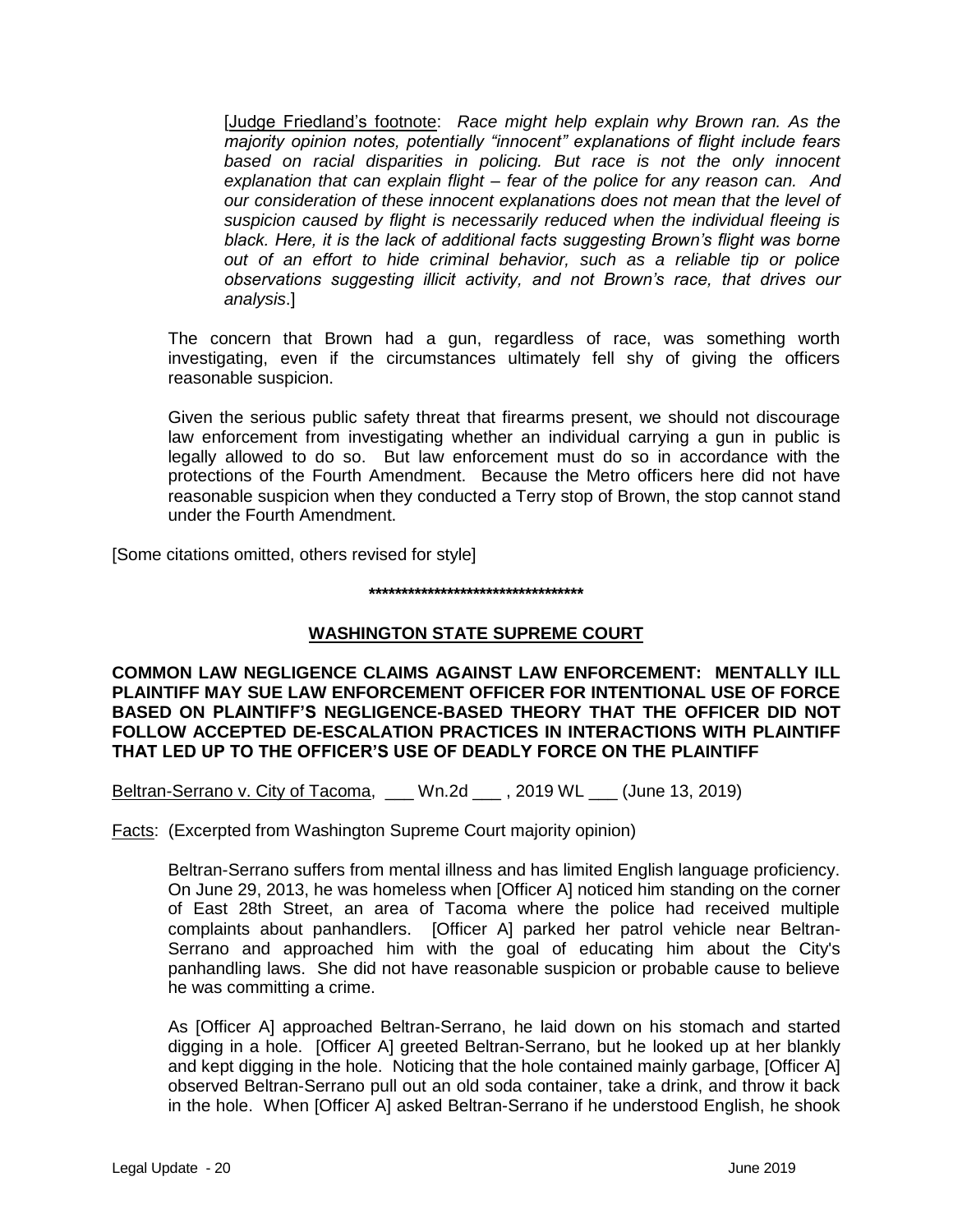his head no. [Officer A] then radioed for a Spanish-speaking officer. [Officer B], who spoke Spanish, was within one and a half to five minutes away.

Instead of waiting for [Officer B] to arrive, [Officer A] attempted to engage Beltran-Serrano in conversation; he was nonresponsive. She attempted to get Beltran-Serrano to produce identification, gesturing to indicate she wanted to see an ID card. Beltran-Serrano began to pat his pockets as if to look for identification, but then he bent down and reached back into the hole. When [Officer B] moved closer to Beltran-Serrano and continued to address him in English, he became scared and started to run away. [Officer A] shot him in the back with a stun gun as he ran across the street. The stun gun did not have the desired effect, and Beltran-Serrano continued to run away. [Officer A] then pulled out her duty weapon and fired multiple shots until Beltran-Serrano fell to the ground. The total time between when [Officer A] called for a Spanish-speaking officer and the shooting was 37 seconds.

# Majority Opinion Footnote:

*The City offers a different view of the facts. According to [Officer A's] statement, after Beltran-Serrano reached back into the hole, he grabbed what appeared to be a piece of construction pipe that was bent into an oval shape. Beltran-Serrano swung the object at [Officer A's] upper body, and she blocked the strike*  with her left forearm before giving chase to Beltran-Serrano as he ran into the *street. As Beltran-Serrano was running away, [Officer A] discharged her stun gun, hitting Beltran-Serrano in the back, at a distance of approximately seven yards. After the stun gun appeared to have no effect, [Officer A] maintains that Beltran-Serrano turned toward her, raised the object above his head as if to strike, and began to move in her direction. [Officer A] then drew her firearm and fired until Beltran-Serrano "dropped the pipe and fell to the ground."*

### Proceedings below:

Beltran-Serrano and persons acting in his behalf sued the City of Tacoma and Officer A. The Pierce County Superior Court ruled that Beltran-Serrano could not pursue his negligence-based claims, and that he was limited to pursuing his claim for wrongful application of deadly force.

ISSUE AND RULING: May the mentally ill plaintiff may sue Officer A for intentional use of force based on plaintiff's negligence-based theory that the officer did not follow accepted deescalation practices in interactions with plaintiff that led up to the officer's use of deadly force on the plaintiff? (ANSWER BY WASHINGTON SUPREME COURT: Yes, rules a 5-4 majority)

Result: Reversal of Pierce County Superior Court order dismissing negligence claims in lawsuit brought by Cesar Beltran-Serrano and others on his behalf.

### ANALYSIS:

The majority opinion is authored by Justice Stephens, who is joined by Justices Fairhurst, Gonzalez, Yu and Gordon McLoud. The second paragraph of the majority opinion summarizes the majority's ruling as follows:

The fact that [Officer A's] conduct may constitute assault and battery does not preclude a negligence claim premised on her alleged failure to use ordinary care to avoid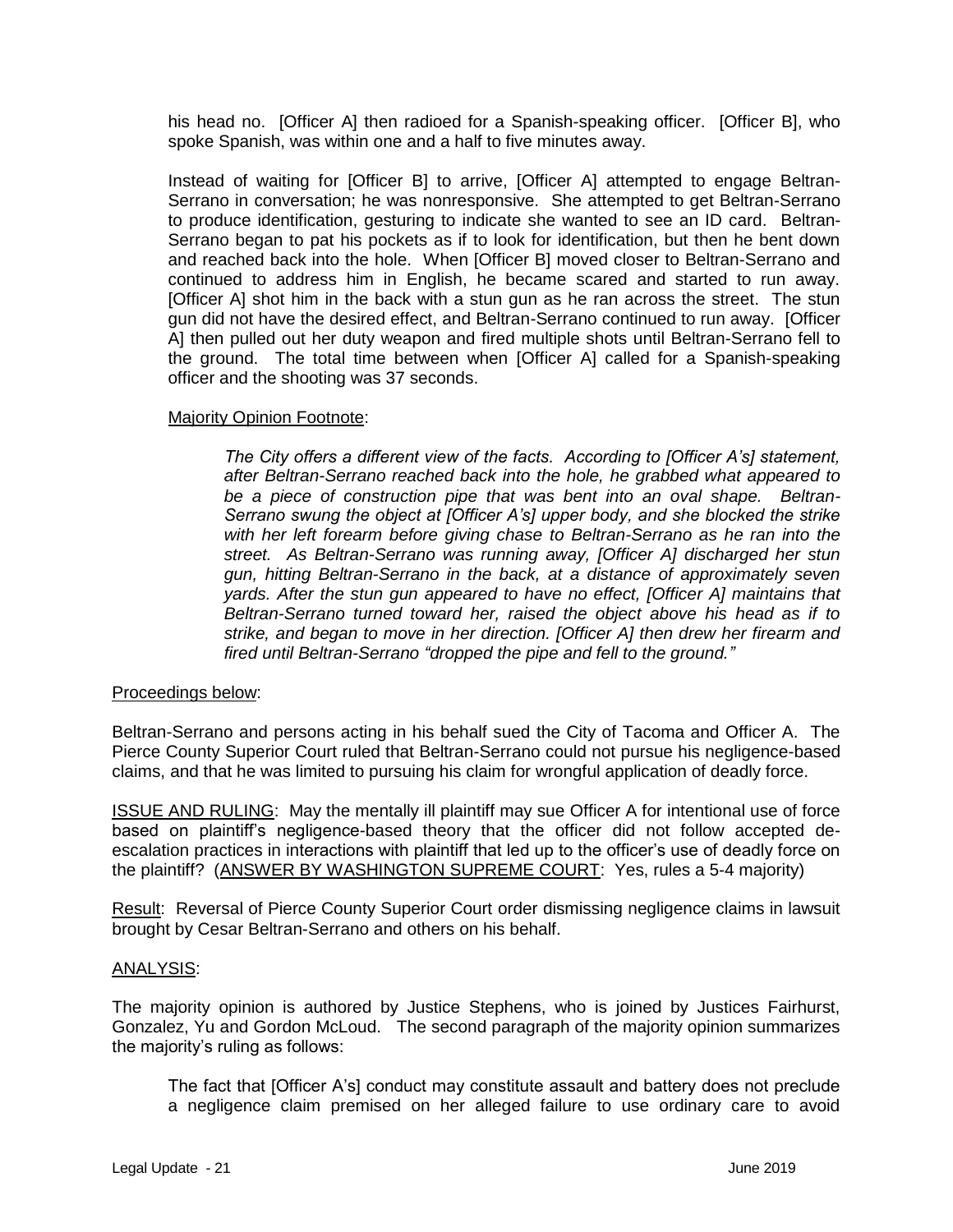unreasonably escalating the encounter to the use of deadly force. Under wellestablished negligence principles, police officers owe a duty of reasonable care in situations such as this. Beltran-Serrano has presented evidence to allow a jury to find that the City failed to follow accepted practices in [Officer A's] interactions with him leading up to the shooting and that this negligence resulted in his injuries.

The majority opinion also rejects the City's argument that Officer A and the City are protected from liability under the "public duty doctrine" – a doctrine that is  $(1)$  common law,  $(2)$  evershrinking, (3) seemingly ever-more-vaguely described, and (4) legislatively-revisable – that was historically created to prevent suits based on the government's failure to carry out a generalized public duty. Among other things, the majority opinion explains on this issue:

Beltran-Serrano's negligence claims arise out of [Officer A's] direct interaction with him, not the breach of a generalized public duty. The City therefore owed Beltran-Serrano a duty in tort to exercise reasonable care. Recognizing such a duty does not open the door to potential tort liability for a city's statutorily imposed obligation to provide police services, enforce the law, and keep the peace. These statutory duties have always been, and will continue to be, nonactionable duties owed to the public at large. In this case, however, the specific tort duty owed to Beltran-Serrano arises from [Officer A's] affirmative interaction with him. The public duty doctrine does not apply to prevent the City from being found liable in tort.

Dissents are authored by Justice Madsen (joined by Justices Johnson and Owens) and Justice Wiggins. The dissents do not address the public duty doctrine issue.

**…………..…………………Legal Update Editor's Flashback to 2017..……………………………**

**LEGAL UPDATE EDITORIAL COMMENT NOTING: Compare the Beltran-Serrano decision to the U.S. Supreme Court decision in the Mendez decision. The Mendez decision precludes a Civil Rights Act claim based on law enforcement's "negligence" or "provocation" (the Ninth Circuit's word) in events leading up to the use of deadly force. I repeat here, immediately below, the entry on Mendez that appeared in the May 2017 Legal Update. Of course, the U.S. Supreme Court in Mendez was analyzing a different mix of public policy considerations (relating to the scope of the federal Civil Rights Act) than was the Washington Supreme Court in analyzing in Beltran-Serrano the mix of public policy considerations relating to common law negligence claims against the government.** 

# **CIVIL RIGHTS ACT CIVIL LIABILITY: UNITED STATES SUPREME COURT REJECTS THE NINTH CIRCUIT'S "PROVOCATION RULE" FOR EXCESSIVE FORCE CASES**

In County of Los Angeles v. Mendez, 137 S.Ct. 11539 (May 30, 2017), the U.S. Supreme Court rules 8-0 in rejecting the "provocation rule" created by the Ninth Circuit of the U.S. Court of Appeals. The Ninth Circuit's rejected provocation rule would allow courts to hold law enforcement officers liable for an otherwise reasonable defensive use of deadly force if the officers had earlier violated the constitution in some other way. In Mendez the earlier violation was a "knock and announce" violation at a makeshift shack/residence. Under the Ninth Circuit approach, officers could be deemed to have thereby "provoked" the violent encounter by ending up, in simplistic terms, in the wrong place at the wrong time.

The Mendez opinion declares that officers cannot be held liable for excessive force under the Fourth Amendment solely due to an earlier "different Fourth Amendment violation." Such an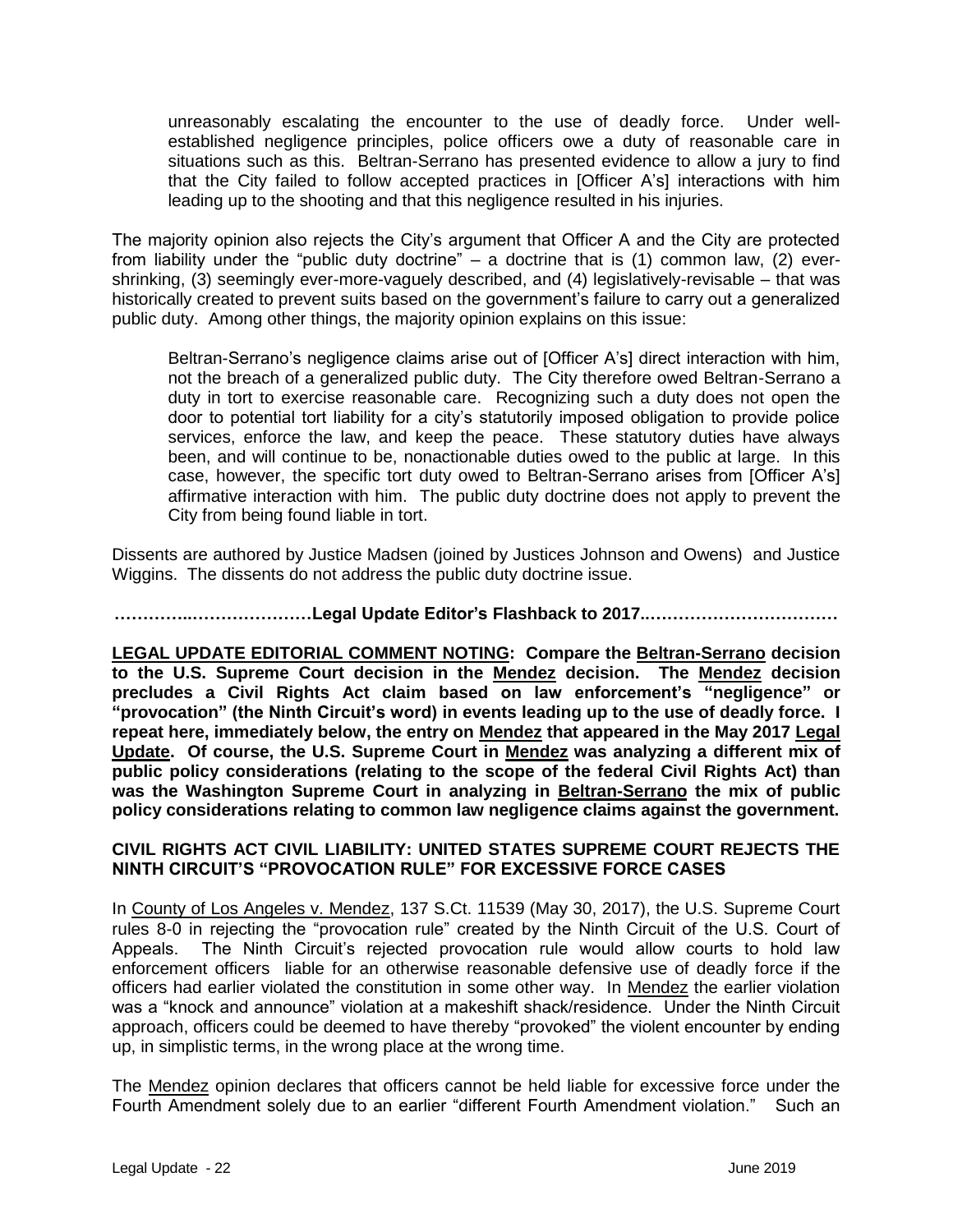earlier violation "cannot [automatically] transform a later, reasonable use of force into an unreasonable seizure."

The Fourth Amendment prohibits "unreasonable searches and seizures." The Supreme Court opinion declares that the problem with the provocation rule is that it instructs courts to look back in time to see if there was a different Fourth Amendment violation that is somehow tied to the eventual use of force. Under that approach, the separate earlier violation, rather than the forceful seizure itself, can be the sole basis of the plaintiff's excessive force claim. This approach mistakenly combines distinct Fourth Amendment claims rather than applying objective reasonableness analysis separately for each search or seizure that is alleged to be unconstitutional.

Result: Case remanded to the lower federal courts for further proceedings consistent with the U.S. Supreme Court ruling; the U.S. Supreme Court may not have seen the last of the Mendez case.

**LEGAL UPDATE EDITORIAL COMMENT: The Mendez opinion contains language that leaves some room for the plaintiffs to argue on remand to the trial court that the earlier Fourth Amendment violation was a "proximate cause" of the later use of force. But I am doubtful that a majority of the U.S. Supreme Court will ultimately allow that approach to bring the provocation rule in through a side door. Only time will tell, of course. No doubt, plaintiffs' attorneys and a number of federal judges will have an interest in undercutting the Mendez Court's elimination of the Ninth Circuit's provocation rule.**

#### **\*\*\*\*\*\*\*\*\*\*\*\*\*\*\*\*\*\*\*\*\*\*\*\*\*\*\*\*\*\*\*\*\***

# **WASHINGTON STATE COURT OF APPEALS**

**FOUR SEARCH WARRANT RULINGS: (1) PROBABLE CAUSE SUPPORTS SEARCH WARRANT FOR HOUSE WHERE AFFIDAVIT SETS FORTH SUFFICIENT FACTS FROM WHICH REASONABLE PERSON COULD CONCLUDE THAT DEFENDANT WAS CRIMINALLY INVOLVED IN DISAPPEARANCE OF HIS HOUSEMATE-SISTER, AND THAT RELATED EVIDENCE WOULD BE FOUIND IN THE HOUSE; (2) WARRANT PROVIDES GENERIC CLASSIFICATIONS OF SOME ITEMS TO BE SEIZED BUT NONETHELESS PROVIDES SUFFICIENT GUIDANCE (PARTICULARITY) TO PREVENT A GENERAL RUMMAGING SEARCH; (3) A COMPLAINED-OF OMISSION FROM THE AFFIDAVIT WAS MERELY NEGLIGENT, NOT RECKLESS; AND (4) RECORDING OF SERIAL NUMBER IN PLAIN VIEW ON A POSSIBLY STOLEN WELDER DID NOT EXCEED SCOPE OF SEARCH PERMITTED UNDER WARRANT**

State v. Haggard, \_\_\_ Wn. App. 2d \_\_\_, 2019 WL \_\_\_ (Div. I, June 3, 2019)

Facts relating to search warrant issues: (Excerpted from Court of Appeals opinion; subheadings added)

### *Application and affidavit for search warrant*

In July 2016, [Detective A, suspecting that defendant Haggard was responsible for the disappearance of his sister] applied for a warrant to search the property where [defendant] Haggard and his sister, Jamie, had been living before Jamie's disappearance. During the execution of that warrant on July 15, 2016, officers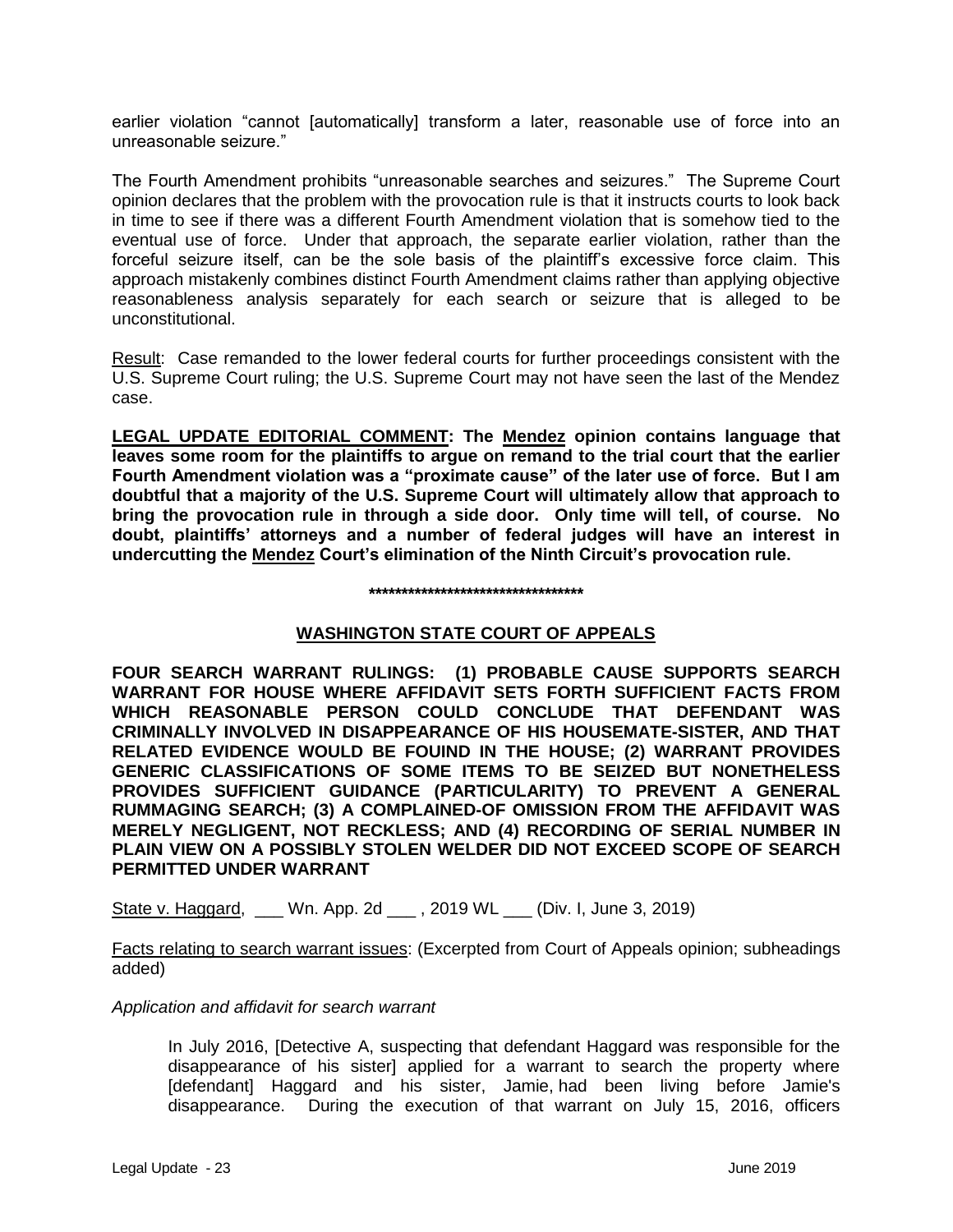discovered evidence of the crimes [second degree arson and second degree burglary] with which Haggard was later charged in this case.

. . . .

In the affidavit, [Detective A] states that Jamie; her half-brother, Haggard; his girlfriend, Carlee Chew; and Jason Nolte lived together in the Kenmore house. Jamie disappeared without notice to anyone, including the person with whom she had plans the day after her disappearance. She had been involved in a physical altercation with Haggard the day before she disappeared. Haggard filled in a hole at the property soon after her disappearance and impersonated Jamie in a text message to their sister. Additionally, Haggard's accounts of the events leading up to Jamie's disappearance changed multiple times over the course of his contacts with police.

. . . .

[Detective A's] affidavit said that she believed that evidence of Jamie's murder could be found at the Kenmore house, in Haggard's truck, in Nolte's car, and in the phone records of the relevant parties. The affidavit listed a specific date range for the cell phone data and position information to be searched. The affidavit also listed examples of items in the house that would help to establish whether Jamie was missing voluntarily, including "clothes, phones, belongings, medications, prescriptions (given her abuse of narcotic pain pills), purses, suitcases, documents, diaries, etc." Haggard had stated to officers that Jamie had driven Nolte's car the night before she disappeared and he believed she had been in his truck since her disappearance. The trial court did not see any problems with the particularity of the warrant because the items listed were related to the suspected homicide.

. . . .

Haggard argues that [Detective A] recklessly omitted from her affidavit the fact that Nolte was in jail at the time of Jamie's disappearance, knowing "that the court would draw unfair inferences as to the likelihood of [Nolte's] involvement in criminal activity." . . .

. . . .

#### *Scope of search at the Kenmore house*

[Detective B] testified at the CrR 3.6 hearing that she participated in the search of the Kenmore house on July 15, 2016. She oversaw the search-and-rescue personnel and took photographs of the scene. During the search, she noticed a large metal arc welder located in the breezeway between the residence and the garage. She was asked to photograph the welder and she did so. She testified that, although the welder was moved slightly while being photographed, she was able to see the front of the welder without moving it and that the serial number was printed on the front of the welder. [Detective A] had told her that the welder was suspected stolen property, and [Detective B] knew that the purpose of photographing the welder was to document the serial number to research whether it was stolen.

#### Proceedings below: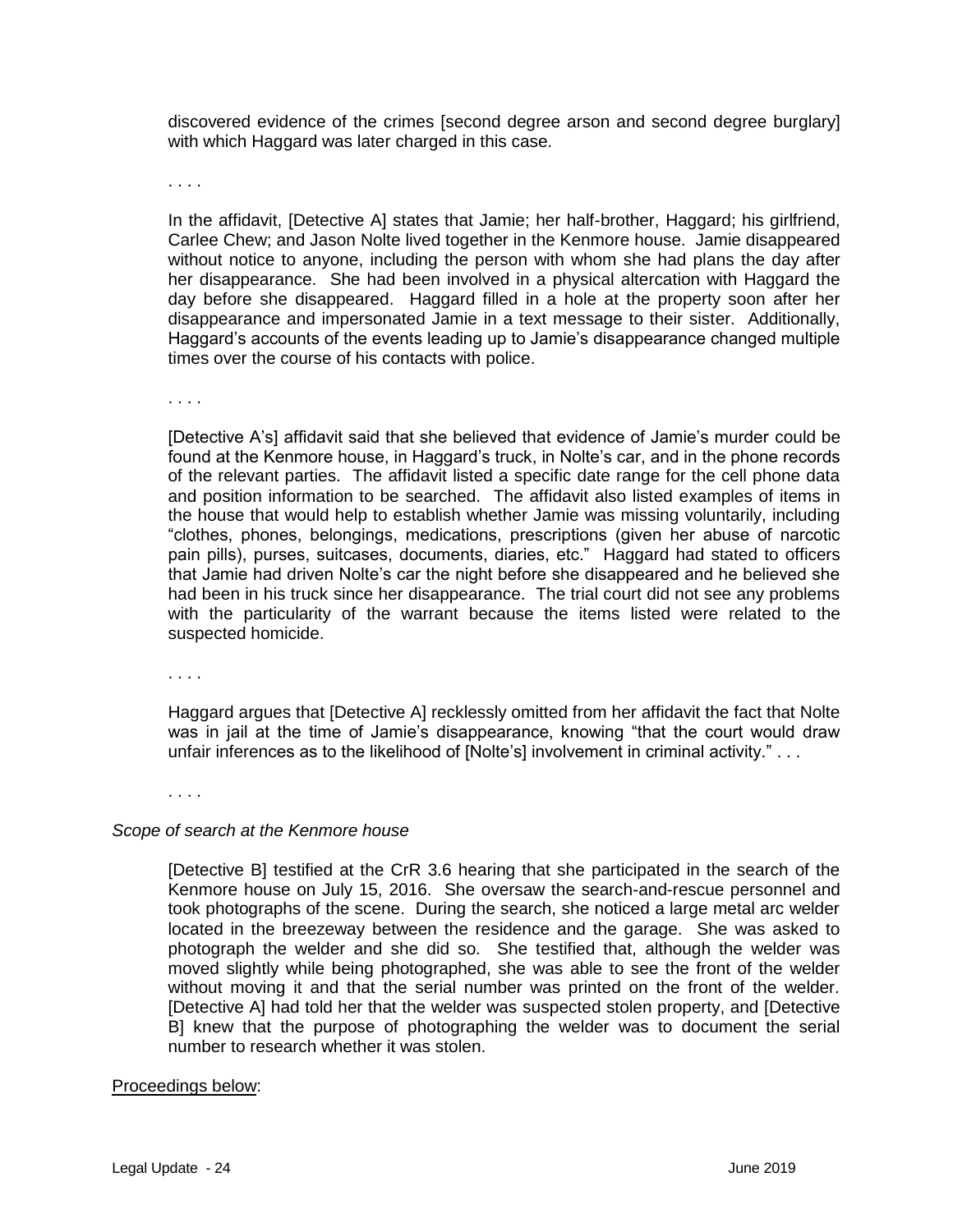Haggard lost a motion to suppress evidence seized in a search of the Kenmore house. He was convicted of second degree arson and second degree burglary under factual circumstances not detailed in Court of Appeals opinion.

ISSUES AND RULINGS: (1) Does probable cause support the search warrant for the Kenmore home where the affidavit sets forth sufficient facts from which a reasonable person could conclude that defendant was criminally involved in the disappearance of his sister, and that evidence of the crime would be found in the home? (ANSWER BY COURT OF APPEALS: Yes)

(2) The search warrant for the Kenmore home provides some generic classifications of some of the items to be seized; does the search warrant nonetheless provide sufficient guidance to prevent a general rummaging search by officers executing the search warrant? (ANSWER BY COURT OF APPEALS: Yes)

(3) Is **a** complained-of omission of information (regarding incarcerated status during a relevant period of one possible player) from the search warrant affidavit merely negligent, not reckless, such that the omission does not require a revised look at probable cause for the search warrant? (ANSWER BY COURT OF APPEALS: Yes, the omission was merely negligent)

(4) Was the recording of a serial number that was in plain view on a possibly stolen welder lawful and not outside the scope of the search permitted under the warrant? (ANSWER BY COURT OF APPEALS: Yes)

Result: Affirmance of King County Superior Court convictions of David Brent Haggard for second degree arson and second degree burglary.

ANALYSIS: (Excerpted from Court of Appeals opinion; subheadings added or revised)

### 1. Affidavit provided probable cause that evidence of crime would be found in residence

First, Haggard argues that the affidavit in support of the search warrant did not establish probable cause to believe that evidence of specific criminal activity would be found in his residence. Haggard contends that there was no probable cause to believe that Jamie was murdered or that there would be evidence of criminal activity in the place to be searched or items to be seized. The trial court found that there was sufficient probable cause detailed in the affidavit to allow a search of the premises.

A magistrate may only issue a search warrant after a showing of probable cause. . . . Probable cause requires only a probability of criminal activity, not a prima facie showing. . . . If the affidavit in support of the warrant sets forth facts and circumstances sufficient to establish a reasonable inference that a person is probably involved in criminal activity and the evidence of the crime could be found in the place to be searched, probable cause exists. . . .

. . . .

Because the affidavit sets forth [the facts described above], which are sufficient for a reasonable person to conclude that Haggard was involved in criminal activity and evidence of that activity could be found in the residence, probable cause existed to issue the warrant.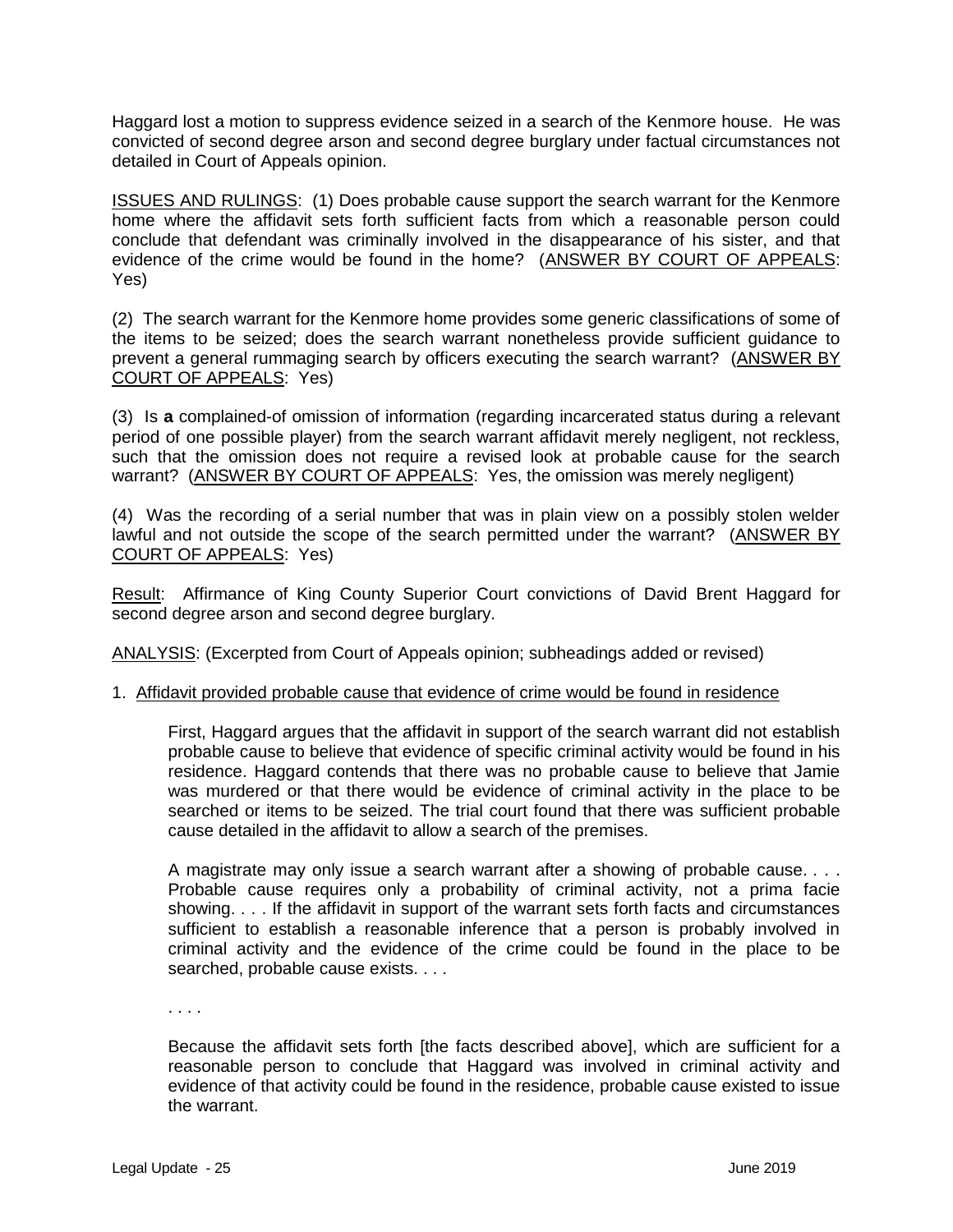# 2. Warrant provided sufficient particularity to prevent a general rummaging search

Haggard also argues that the warrant was overbroad because it lacked sufficient particularity as to the items to be seized. Specifically, Haggard contends that the warrant allowed property belonging to other residents of the house to be seized because it did not provide objective standards for distinguishing between Jamie's belongings and the belongings of the other residents.

. . . .

"A warrant is overbroad if it fails to describe with particularity items for which probable cause exists to search." State v. Keodara*,* 191 Wn. [App. 305,](http://lawriter.net/getCitState.aspx?series=Wn.App.&citationno=191+Wn.App.+305&scd=WA) 312 (2015) A warrant is not necessarily impermissibly broad solely because it lists generic classifications. . . . Washington courts have upheld such general descriptions as "specific items plus any other evidence of the homicide . . . any and all evidence of assault and rape included but not limited to . . . specified items," and "trace evidence from the victim in the van." . . . . However, "blanket inferences and generalities cannot substitute for the required showing of 'reasonably specific "underlying circumstances" that establish evidence of illegal activity will likely be found in the place to be searched in any particular case.'" Keodara*,* 191 Wn.App. at 313 . . .

Here, although the warrant contains generic classifications of the items to be searched and seized, it gives sufficient guidance to officers to prevent them from "mak[ing] the search a 'general, exploratory rummaging in a person's belongings.". . . The listed items were all related to the disappearance and suspected homicide of Jamie Haggard. The warrant was not impermissibly broad.

### 3. Complained-of omission from affidavit was not intentional or reckless

Haggard also argues that the warrant was overbroad because it lacked sufficient particularity as to the items to be seized. Specifically, Haggard contends that the warrant allowed property belonging to other residents of the house to be seized because it did not provide objective standards for distinguishing between Jamie's belongings and the belongings of the other residents.

. . . .

"A warrant is overbroad if it fails to describe with particularity items for which probable cause exists to search." State v. Keodara*,* [191 Wn. App. 305,](http://lawriter.net/getCitState.aspx?series=Wn.App.&citationno=191+Wn.App.+305&scd=WA) 312 (2015). . . . A warrant is not necessarily impermissibly broad solely because it lists generic classifications. . . . Washington courts have upheld such general descriptions as "specific items plus any other evidence of the homicide ... any and all evidence of assault and rape included but not limited to . . . specified items," and "trace evidence from the victim in the van." . . However, "blanket inferences and generalities cannot substitute for the required showing of 'reasonably specific "underlying circumstances" that establish evidence of illegal activity will likely be found in the place to be searched in any particular case.'" . . .

Here, although the warrant contains generic classifications of the items to be searched and seized, it gives sufficient guidance to officers to prevent them from "mak[ing] the search a 'general, exploratory rummaging in a person's belongings." . . . . The listed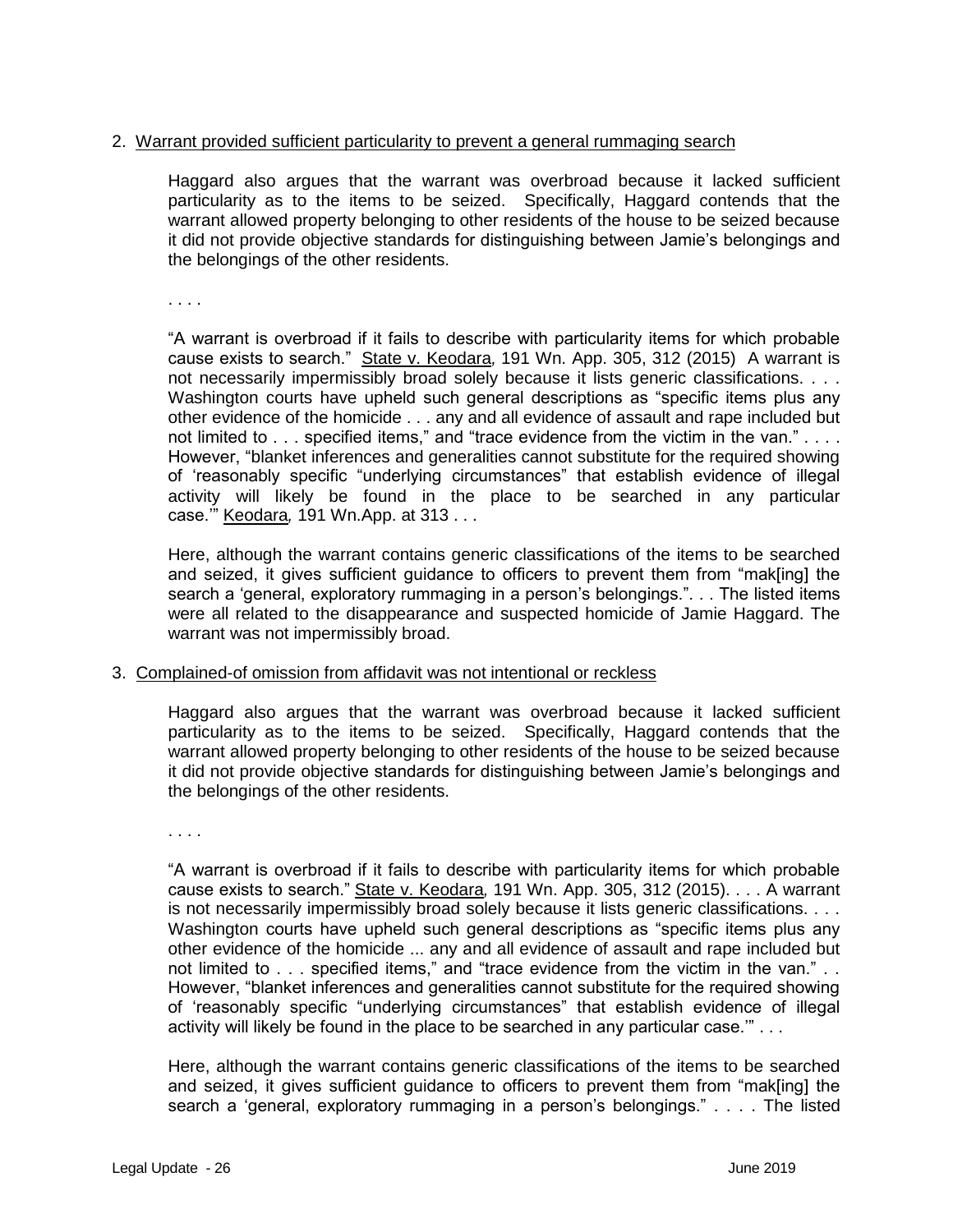items were all related to the disappearance and suspected homicide of Jamie Haggard. The warrant was not impermissibly broad.

## 4. Recording of a serial number that was in plain sight on a welder did not go beyond the scope of the warrant

Next, Haggard argues that the law enforcement officers who executed the warrant exceeded its scope by searching and seizing property unrelated to the target of the search warrant. Haggard contends that moving a welder to locate its serial number constituted a warrantless search and seizure because the warrant did not authorize them to move the welder. The trial court found it "very clear" that the serial number was in plain view because it was on the front of the welder and exposed. Therefore, the court found that there was no warrantless search or seizure of the welder when the serial number was in plain sight on the front of the equipment. In its written findings, the [trial] court concluded that the welder was in plain view in a common area of the house, and taking a picture of an object in plain view at a scene violates neither Article I, Section [7] of the Washington State Constitution nor the Fourth Amendment to the United States Constitution. . . .

. . . .

Recording serial numbers that are in plain view does not constitute a search or seizure. Arizona v. Hicks*,* [480 U.S. 321,](http://lawriter.net/getCitState.aspx?series=U.S.&citationno=480+U.S.+321&scd=WA) 324-25 (1987). In Hicks, a police officer searching an apartment for evidence of a shooting noticed expensive stereo equipment that seemed out of place in the "squalid and otherwise ill-appointed four-room apartment." . . . . He recorded the serial numbers to check if the equipment was stolen, but had to move components of the equipment to find the numbers*. . . .* The Court found that moving suspected stolen property in order to locate the serial number constituted a search that must be supported by authority of law. . . .

Unlike the serial numbers on the equipment in Hicks, the serial number on the welder was clearly visible before it was moved. Because the serial number was in plain view, photographing that number did not constitute a separate search or seizure. The trial court did not err in finding that recording this information did not violate Haggard's constitutional rights.

[Some citations omitted, others revised for style. Note that the Court of Appeals wove the facts into the legal analysis, issue by issue; I have instead separated out the facts to present them in one section of this entry; I believe that this approach is easier to understand, and I do not believe that I have distorted the Court analysis in doing so.]

# **FELONY ELUDING STATUTE UPHELD AGAINST VAGUENESS CHALLENGE**

In State v. Schilling, Wn. App. 2d 2019 WL 2019 WL All, June 4 2019), the Court of Appeals rejects defendant's argument that the "reckless manner" language in RCW 46.61.024, Washington's felony eluding statute is unconstitutionally vague in violation of federal constitutional due process protections.

Result: Affirmance of Spokane County Superior Court conviction of Derek W. Schilling for attempt to elude a pursuing police vehicle.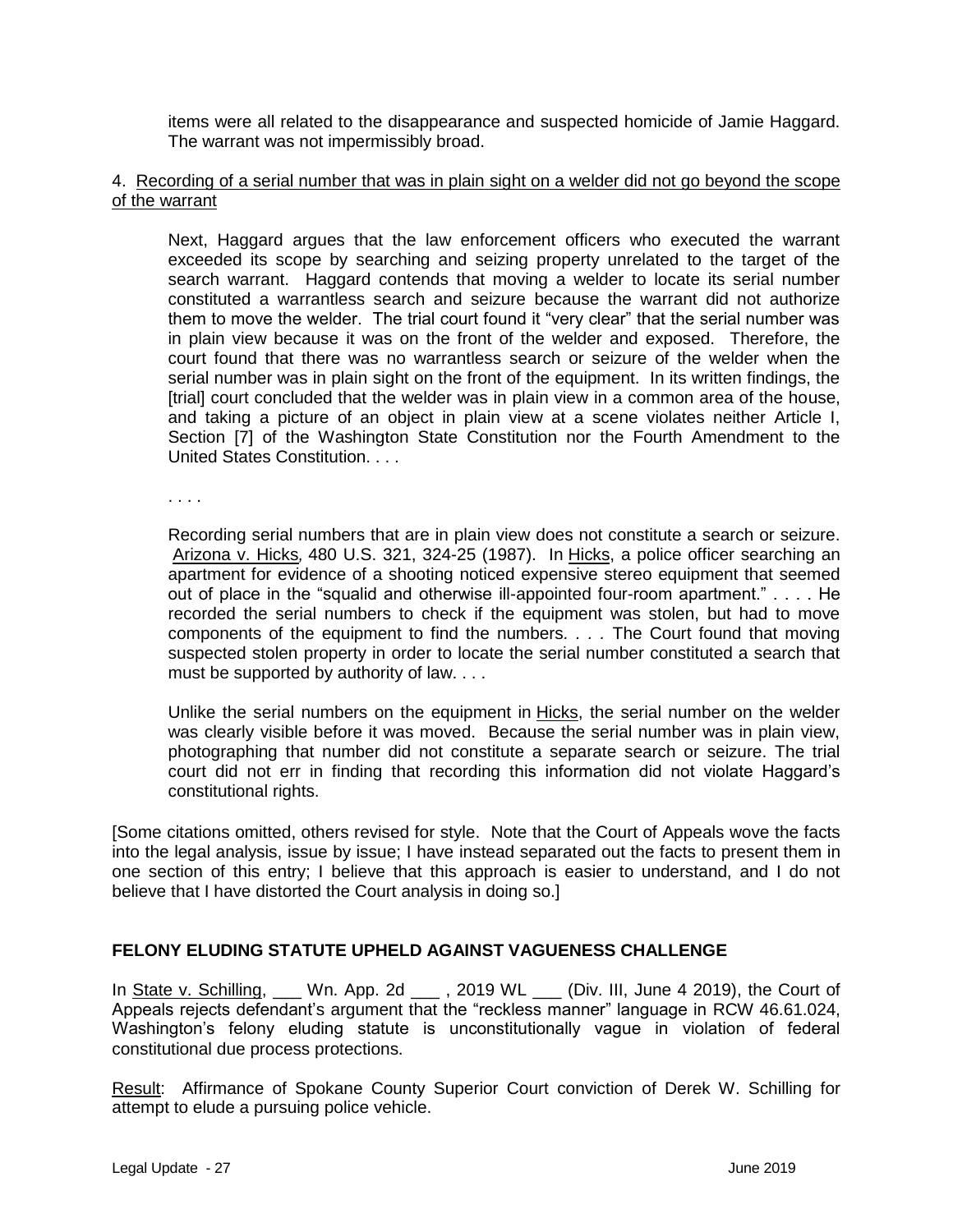# **BRIEF NOTES REGARDING JUNE 2019 UNPUBLISHED WASHINGTON COURT OF APPEALS OPINIONS ON SELECT LAW ENFORCEMENT ISSUES**

**\*\*\*\*\*\*\*\*\*\*\*\*\*\*\*\*\*\*\*\*\*\*\*\*\*\*\*\*\*\*\*\*\***

Under the Washington Court Rules, General Rule 14.1(a) provides: "Unpublished opinions of the Court of Appeals have no precedential value and are not binding on any court. However, unpublished opinions of the Court of Appeals filed on or after March 1, 2013, may be cited as nonbinding authorities, if identified as such by the citing party, and may be accorded such persuasive value as the court deems appropriate."

Every month I will include a separate section that provides very brief issue-spotting notes regarding select categories of unpublished Court of Appeals decisions that month. I will include such decisions where issues relating to the following subject areas are addressed: (1) Arrest, Search and Seizure; (2) Interrogations and Confessions; (3) Implied Consent; and (4) possibly other issues of interest to law enforcement (though probably not sufficiency-of-evidence-toconvict issues).

In June 2019, seven unpublished Court of Appeals opinions fit these categories. I do not promise to be able catch them all, but each month I will make a reasonable effort to find and list all decisions with these issues in unpublished opinions from the Court of Appeals. I hope that readers, particularly attorney-readers, will let me know if they spot any cases that I missed in this endeavor, as well as any errors that I may make in my brief descriptions of case results.

1. State v. Joseph Mackner Eldridge: On June 3, 2019, Division One of the COA rules for the defendant in his appeal from his Snohomish County Superior Court conviction for fourth degree assault-domestic violence. The Court of Appeals rules that Eldridge's Sixth Amendment right to confrontation of witnesses against him was prejudicially violated by the trial court's admission into evidence the "non-testimonial" statements of the victim-wife to a law enforcement officer investigating at the scene of the alleged assault. The Court of Appeals discusses, among other Right of Confrontation precedents, the U.S. Supreme Court decisions in Crawford v. Washington, 541 U.S. 36, 53-54, (2004); Davis v. Washington, 547 U.S. 813 (2006) and Michigan v. Bryant, 562 U.S. 344, 359, (2011). The Court of Appeals remands for a new trial.

2. State v. Kevin Lee Forler: On June 10, 2019, Division One of the COA rules for the State in rejecting defendant's appeal from his Kitsap County Superior Court conviction for attempted rape of a child and attempted commercial abuse of a child. The Division One panel rules, among other things, that law enforcement conduct in a Craigslist sting was not outrageous in violation of Forler's constitutional due process rights. On this issue, the panel factually distinguishes the appellate decision in State v. Solomon, 3 Wn. App. 2d 895 (2018) where it was held that an officer went too far in (1) using graphic and sexualized language, and (2) persisting relentlessly in trying to lure the target despite the target's repeated attempts to discontinue the communications.

3. State v. Clarissa Alisha Lopez: On June 11, 2019, Division Two of the COA rules for the State in rejecting defendant's appeal from her Lewis County Superior Court convictions for (A) one count of possession of a controlled substance, (B) two counts of possession of a controlled substance with intent to deliver, and (C) one count of bail jumping. The Division Two panel rules that the defendant was not unlawfully seized (the trial court rejected the defendant's factual claim that officers ordered her out of a car; and the trial court instead found, consistent with officer testimony, that there was no "seizure" in a contact by law enforcement officers with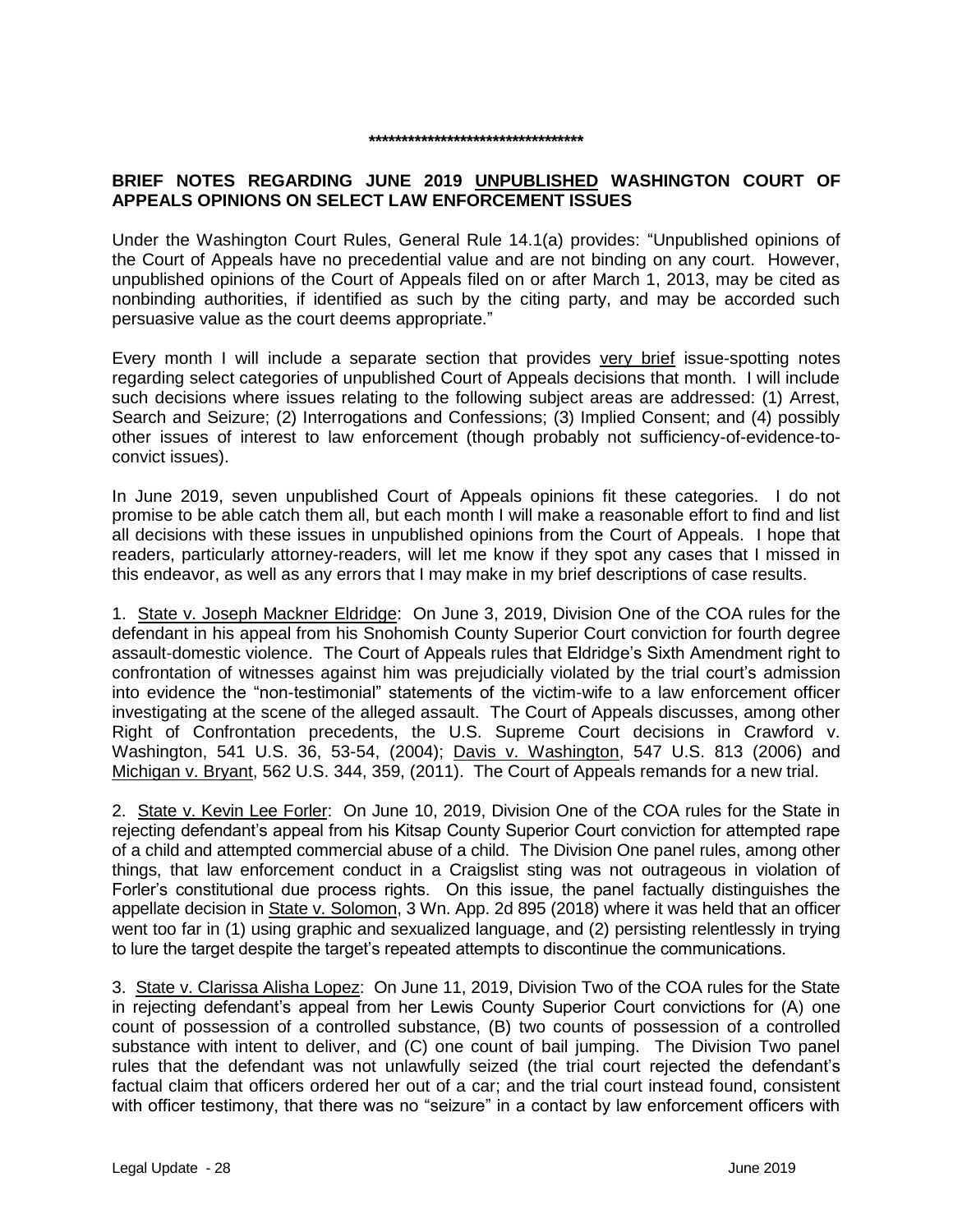persons who arrived a house where a search warrant was being executed). The Division Two panel also rules that the defendant voluntarily consented to a search of bags (the trial court apparently rejected the defendant's factual claims that officers first manipulated the exterior of her bag, then repeatedly asked her to consent to a search of the bag, and also threatened to "get" a search warrant for the bag; and the trial court instead found, consistent with officer testimony, that her consent was voluntary).

4. State v. Rachael Manelle Star Crettol: On June 11, 2019, Division Two of the COA rules for the defendant (consistent with the State's concession) in her appeal from her Kitsap County Superior Court conviction for unlawful possession of methamphetamine. The State conceded on appeal that officers exceeded the permissible scope of a Terry frisk when they removed baggies from the defendant's pocket during a Terry stop.

5. State v. Terence Franklin Hopwood: On June 11, 2019, Division Two of the COA rules for the State in rejecting defendant's appeal from his Clark County Superior Court convictions for promoting commercial sex abuse of a minor (GSW) and second degree unlawful possession of a firearm. Among other things, the Court of Appeals rejects defendant's arguments that he was arrested without probable cause. The Court explains why this argument fails:

Detective {A} testified that Hopwood drove [the juvenile prostitute] to McDonald's where [she] had just agreed by text to meet him for a "date" to provide [Detective A] sexual services in exchange for a fee. After GSW arrived at the McDonald's, undercover Detective [A] picked her up and drove to the motel room that he had rented for their "date." Detective [B] testified that he observed Hopwood drop GSW off at McDonald's and that he approached Hopwood and asked him why he dropped a female off at McDonald's. Hopwood first claimed that he dropped off a friend, but later claimed he was an Uber driver and had given GSW a ride. Hopwood did not explain why he was waiting for GSW after dropping her off....

Based on the evidence presented, the trial court correctly concluded that the police had probable cause to arrest Hopwood.

6. State v. Tammy Jo Stewart: On June 18, 2019, Division Two of the COA rules for the State in rejecting defendant's appeal from her Grays Harbor County Superior Court convictions for (A) six counts of first degree unlawful possession of a firearm, (B) five counts of possession of a stolen firearm, and (C) one count of possession of a controlled substance. The Court rules that a search warrant affidavit established probable cause to search Stewart's car, explaining in key part as follows:

The affidavit stated that an unfired bullet, indicia of firearm possession, was found just outside the driver's side of Stewart's car, which was parked in front of the house in which firearms were found in Stewart's bedroom.

7. State v. Bradley Leith Merson: On June 18, 2019, Division Three of the COA rules for the State in rejecting defendant's appeal from multiple Yakima County Superior Court convictions relating to defendant's sexual involvement with underage girls. Among other things, the Court of Appeals rejects defendant's claim of a privacy right in the contents of a cell phone that the man in his late 40s bought and gave as a gift to a 14-year-old girlfriend and on which phone he paid the monthly service plan.

**\*\*\*\*\*\*\*\*\*\*\*\*\*\*\*\*\*\*\*\*\*\*\*\*\*\*\*\*\*\*\*\*\***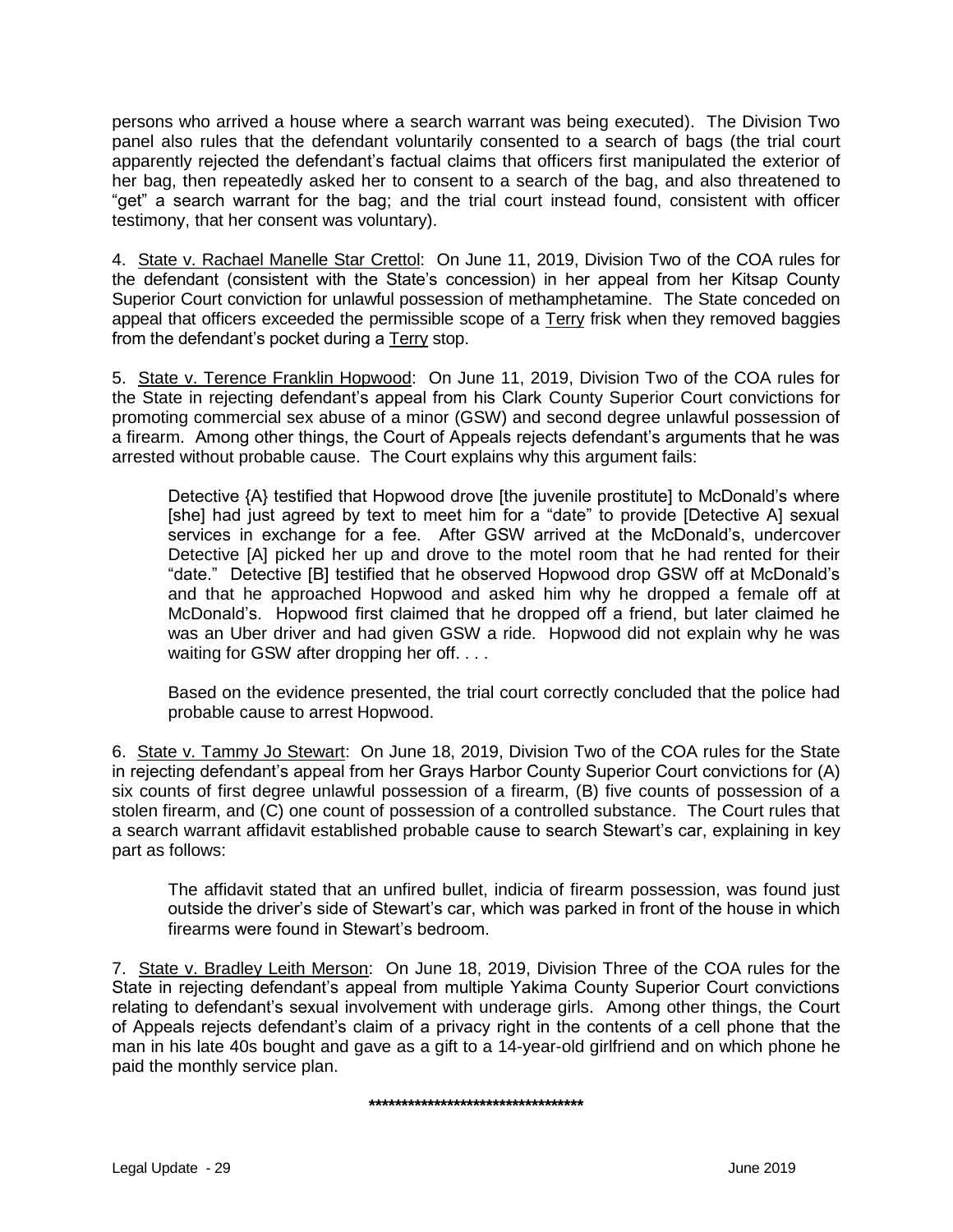# **LEGAL UPDATE FOR WASHINGTON LAW ENFORCEMENT IS ON WASPC WEBSITE**

Beginning with the September 2015 issue, the most recent monthly Legal Update for Washington Law Enforcement is placed under the "LE Resources" link on the Internet Home Page of the Washington Association of Sheriffs and Police Chiefs. As new Legal Updates are issued, the current and three most recent Legal Updates will be accessible on the site. WASPC will drop the oldest each month as WASPC adds the most recent Legal Update.

In May of 2011, John Wasberg retired from the Washington State Attorney General's Office. For over 32 years immediately prior to that retirement date, as an Assistant Attorney General and a Senior Counsel, Mr. Wasberg was either editor (1978 to 2000) or co-editor (2000 to 2011) of the Criminal Justice Training Commission's Law Enforcement Digest. From the time of his retirement from the AGO through the fall of 2014, Mr. Wasberg was a volunteer helper in the production of the LED. That arrangement ended in the late fall of 2014 due to variety of concerns, budget constraints and friendly differences regarding the approach of the LED going forward. Among other things, Mr. Wasberg prefers (1) a more expansive treatment of the corearea (e.g., arrest, search and seizure) law enforcement decisions with more cross references to other sources and past precedents and past LED treatment of these core-area cases; and (2) a broader scope of coverage in terms of the types of cases that may be of interest to law enforcement in Washington (though public disclosure decisions are unlikely to be addressed in depth in the Legal Update). For these reasons, starting with the January 2015 Legal Update, Mr. Wasberg has been presenting a monthly case law update for published decisions from Washington's appellate courts, from the Ninth Circuit of the United States Court of Appeals, and from the United States Supreme Court.

The Legal Update does not speak for any person other than Mr. Wasberg, nor does it speak for any agency. Officers are urged to discuss issues with their agencies' legal advisors and their local prosecutors. The Legal Update is published as a research source only and does not purport to furnish legal advice. Mr. Wasberg's email address is jrwasberg@comcast.net. His cell phone number is (206) 434-0200. The initial monthly Legal Update was issued for January 2015. Mr. Wasberg will electronically provide back issues on request.

#### **\*\*\*\*\*\*\*\*\*\*\*\*\*\*\*\*\*\*\*\*\*\*\*\*\*\*\*\*\*\*\*\*\*\*\***

# **INTERNET ACCESS TO COURT RULES & DECISIONS, RCWS AND WAC RULES**

The Washington Office of the Administrator for the Courts maintains a website with appellate court information, including recent court opinions by the Court of Appeals and State Supreme Court. The address is [http://www.courts.wa.gov/]. Decisions issued in the preceding 90 days may be accessed by entering search terms, and decisions issued in the preceding 14 days may be more simply accessed through a separate link clearly designated. A website at [http://legalwa.org/] includes all Washington Court of Appeals opinions, as well as Washington State Supreme Court opinions. The site also includes links to the full text of the RCW, WAC, and many Washington city and county municipal codes (the site is accessible directly at the address above or via a link on the Washington Courts' website). Washington Rules of Court (including rules for appellate courts, superior courts, and courts of limited jurisdiction) are accessible via links on the Courts' website or by going directly to [http://www.courts.wa.gov/court\_rules].

Many United States Supreme Court opinions can be accessed at [http://supct.law.cornell.edu/supct/index.html]. This website contains all U.S. Supreme Court